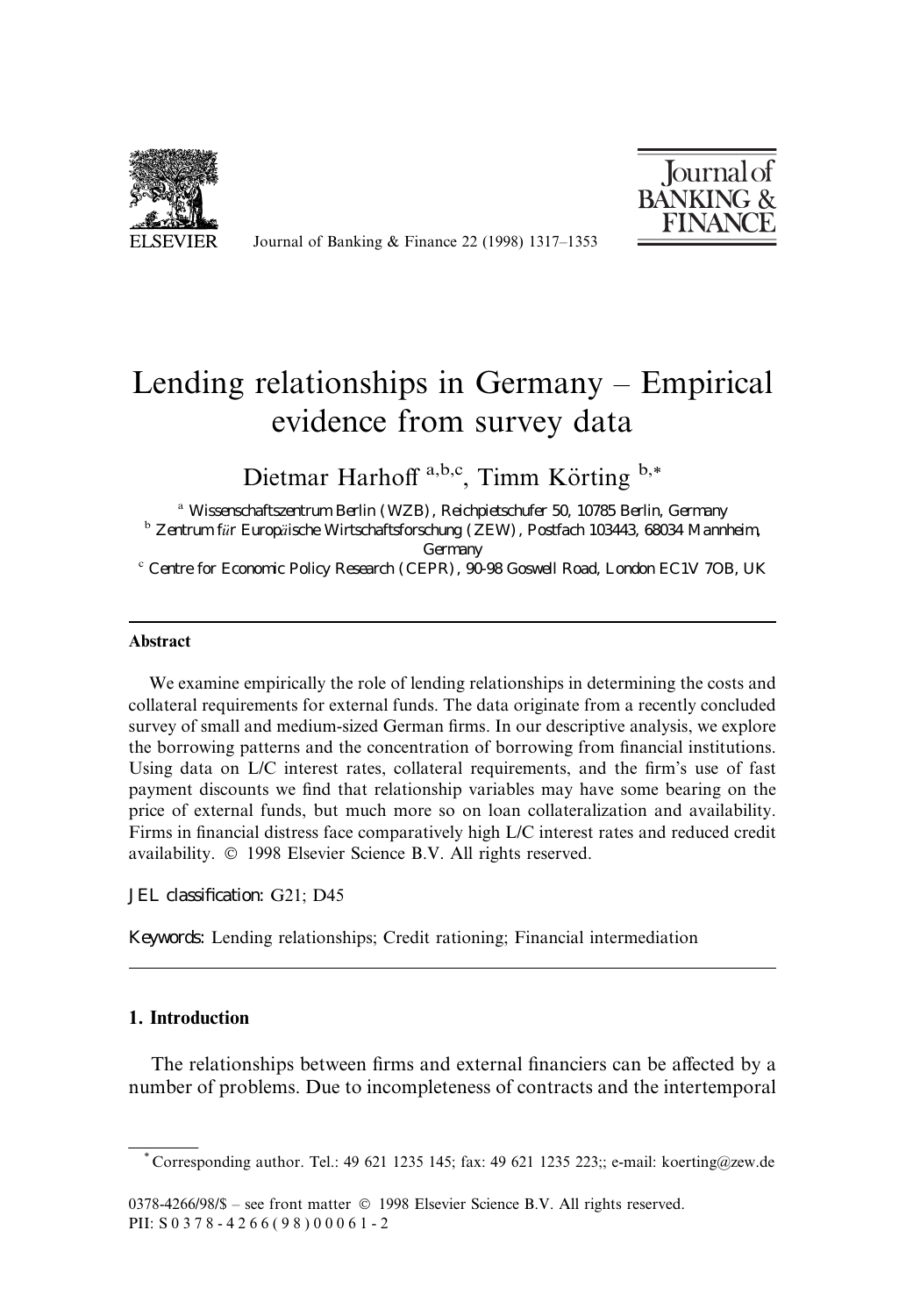structure of lending transactions, hold-up problems may arise. If the respective partners cannot commit ex ante to non-opportunistic behavior, the investment and funding decisions may not be fully efficient. Furthermore, in the presence of asymmetric information, adverse selection and moral hazard may lead investors to ration credit.  $\frac{1}{1}$ 

A growing literature addresses these problems and the extent to which they may be reduced by implicit contracts. The relationships between banks and enterprises have become particularly relevant in this discussion. Long-term relationships between banks and firms may be an important instrument for counteracting informational asymmetries, which are presumably characteristic of financial markets and the likely cause of financing constraints. Developing a reputation for non-opportunistic behavior in such a relationship may be important for solving commitment problems. Presumably, the above-mentioned problems (and the need for solving them) are particularly pronounced for smaller firms which face idiosyncratic risks and relatively high volatility in their economic environment. <sup>2</sup> Prior studies, e.g. by Petersen and Rajan (1994) and Berger and Udell (1995), have shown that the quality of bank–firm lending relationships is an important determinant for financing conditions of SMEs in the United States. To date, no comprehensive study of this kind has been undertaken for German SMEs, although the German economy has been singled out by some observers as the archetypical case of a bank-based financial system (Allen and Gale, 1995). Moreover, German banks have often been praised as being particularly effective in channelling investment funds to SMEs. One might therefore expect that the quality of lending relationships should be of particular importance in this country.

In this paper, we present a study of lending relationships between banks and SMEs in the German economy. Our contribution to the literature is twofold. First, based on new survey data we provide large-sample descriptive evidence on the nature of lending relationships for German SMEs, and in particular on the concentration of borrowing and the degree of exclusivity in bank–firm lending relationships. Such evidence has not been produced prior to this study,

 $1$  The potential impact of credit rationing on the firm's investment policy has been addressed in a large number of empirical studies. See Schiantarelli (1995) for a survey and discussion. Some of these studies have been criticized for using inconclusive tests. For a detailed critique see Kaplan and Zingales (1997). Yet, even critics of these studies do not question that financing constraints are likely to exist.  $\frac{2}{3}$  For a country like Germany it should be particularly important to analyze the financing of

small and medium-sized enterprises (SMEs), since these firms account for a relatively large share of employment and output. According to the 1987 Census of Establishments 78.6% of establishments and  $65.4\%$  of all firms in the non-agricultural private sector had fewer than 500 employees. Loveman and Sengenberger (1991) show that these shares are quite high in comparison to those in UK and the US.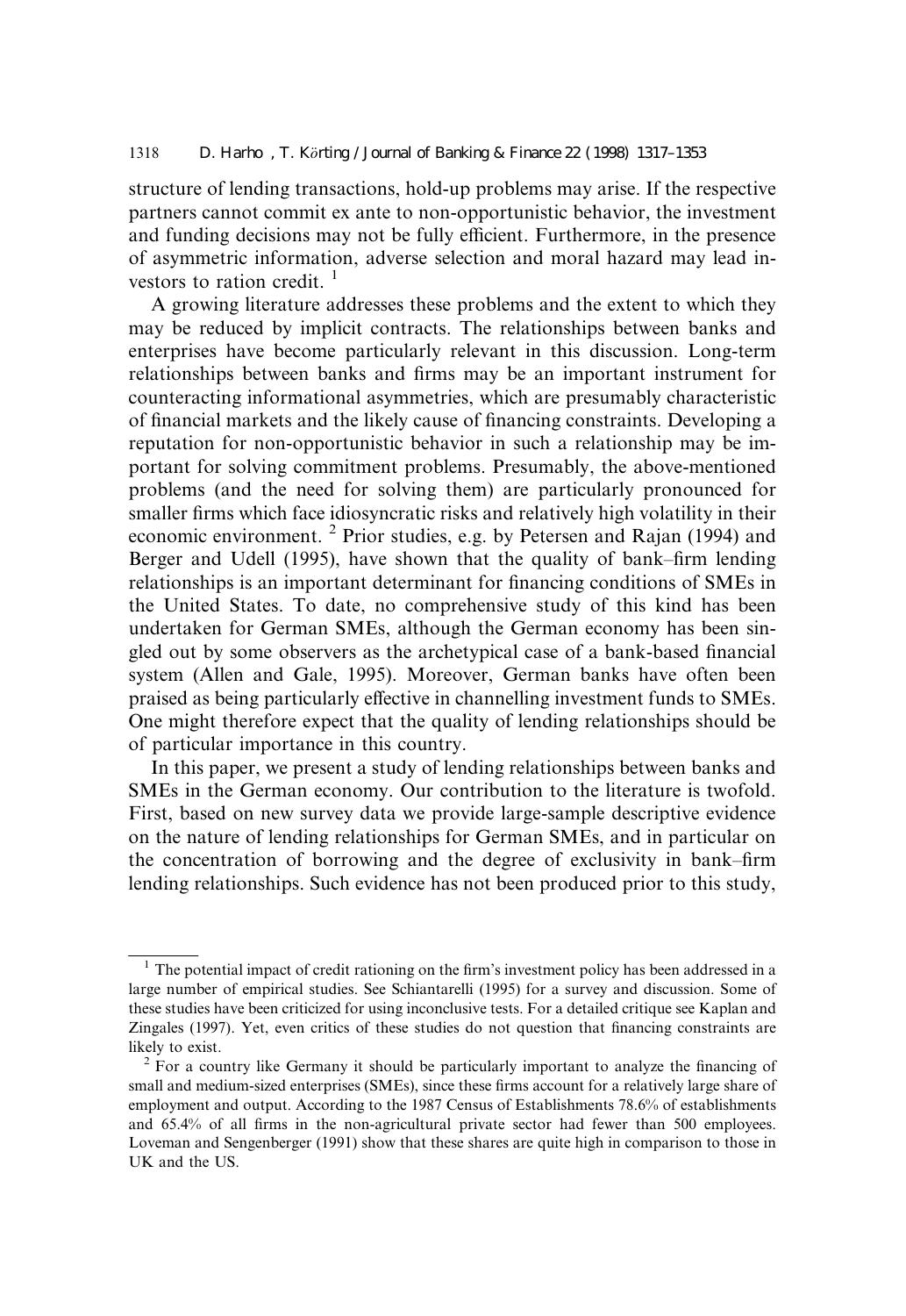and the issue has been controversial.<sup>3</sup> Second, we contribute a multivariate analysis of the determinants of collateral requirements, L/C interest rates, and the availability of external finance (measured by fast payment discounts taken). Naturally, variables that are supposed to describe the quality of lending relationships are particularly important in this exercise. We employ a number of such indicators: the duration of the lending relationship, the number of financial institutions the firm is actually borrowing from, and a subjective response in which firm managers indicate to which extent they consider their bank relationship as being characterized by mutual trust.

Our descriptive evidence suggests a high degree of concentration in borrowing. While the concentration of borrowing decreases strongly with firm size, even the largest firms in our sample receive about two-thirds of the total credit volume from one institution. A substantial fraction of firms even maintains exclusive lending relationships: about  $50\%$  of all firms with fewer than 10 employees receive their external finance from one institution only. Further descriptive results are provided below. In our multivariate specifications, we find that the incidence of collateralization of the firm's most important line of credit decreases with the duration of the lending relationship and increases with the number of institutions the firm is borrowing from. The result can be obtained irrespective of the inclusion of the trust variable which is potentially endogenous, but yields a negative and highly significant coefficient in our collateral equation. As to L/C interest rates, neither the duration variable nor the number of lenders have any explanatory power for the cost of credit. The coefficient of the trust variable is again highly significant and negative, indicating that the other two variables may not be sufficient to characterize lending relationships well. Firms which have been in financial distress during the past five years face comparatively unfavorable financing conditions, both in terms of collateral as well as interest rates. In essence, we find that firms with more concentrated borrowing and long-lasting bank relationships fare better than other enterprises in terms of collateral requirements, interest rates, and credit availability. Other effects are discussed in detail below.

In the remainder of this paper, we start by discussing central theoretical and conceptual issues in Section 2. We also discuss some of the existing empirical evidence. In Section 3, we then briefly describe the data set used in our analysis.

 $3$  See for example the discussion in Edwards and Fischer (1994). In a parallel work, Jan Pieter Krahnen, Martin Weber and their associates have collected panel data from credit files of five large German banks. See Elsas et al. (1997) for a description of their data which is uniquely suited to study the dynamics of lending relationships between banks and firms. However, their sample contains only a few firms with sales of less than DM 50 million (1996). Conversely, in our 1997 sample only  $6\%$  of the firms have sales of more than DM 50 million. Moreover, the data collected in our project can be used to compute "representative" statistics for the overall SME sector in Germany.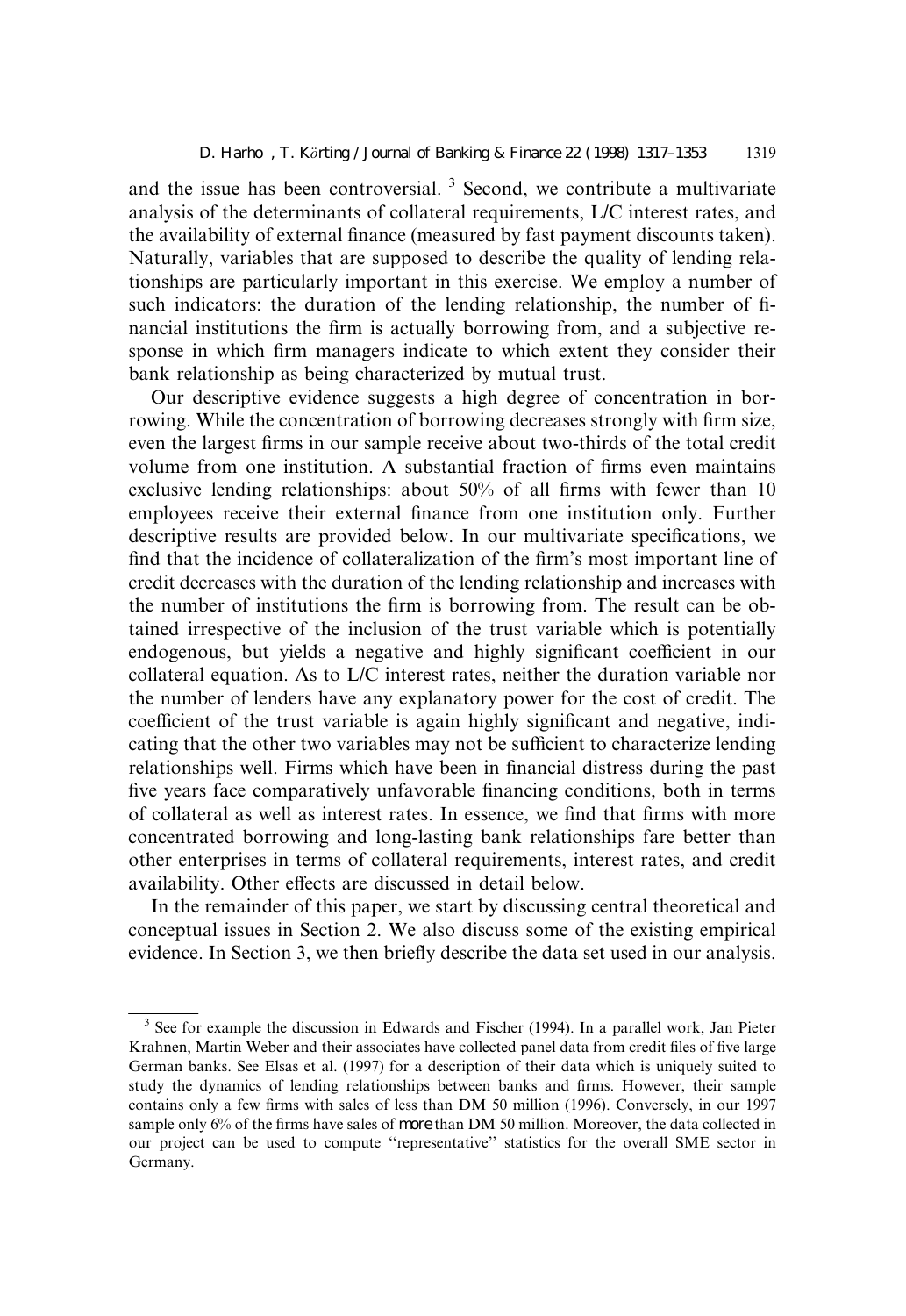#### 1320 D. Harho, T. Korting / Journal of Banking & Finance 22 (1998) 1317–1353

The interested reader may consult the data appendix in which sampling and interview procedures are described in more detail. Based on our theoretical discussion and the data at hand, we then consider in turn the following empirical issues:

- · the patterns of borrowing and the extent of lending concentration in German SMEs,
- $\bullet$  the incidence of collateral requirements for bank lines of credit ( $L/Cs$ ),
- $\bullet$  the cost of external finance (measured by L/C interest rates),
- and the availability of external finance. We comment on our results and on further research in the concluding section.

## 2. Theoretical foundations and prior empirical evidence

2.1. Theoretical issues

The interaction between borrowers and lenders has been considered in the theoretical literature from a number of perspectives. Financial markets appear to behave differently from standard goods exchanges in that prices do not necessarily adjust such as to allow for market-clearing. In business surveys, firms frequently allude to the lack of equity and/or external finance as a major impediment to enlarging their investment and innovation activities. Such survey responses may indicate the presence of rationing phenomena which can be analyzed in a number of theoretical frameworks, e.g. as problems of moral hazard and adverse selection (Stiglitz and Weiss, 1981), of costly state-verification (Gale and Hellwig, 1985; Mokerjee and Png, 1989), or in the context of incomplete contracting (Aghion and Bolton, 1992). An important feature of the literature is the result that collateralization may under some circumstances be conducive to overcoming credit rationing problems (Bester, 1985). <sup>4</sup> Surveys of these models and their implications have been presented by Bhattacharya and Thakor (1993) and by Van Damme (1994). We restrict ourselves here to a discussion of theoretical contributions which are most relevant for our study.

Many of the papers in this area can be traced back to some thought-provoking ideas put forth by Mayer (1988). Mayer questions the conventional view that unbridled competition among suppliers of finance will improve credit availability as well as price conditions (i.e. interest rates), as one would expect in standard commodity markets. In Mayer's view, competitive banking markets may perform badly, since banks are barred from committing themselves to the rescue or the funding of a firm's long-term investment. The bank that provides the lion share of the firm's external finance and which maintains a

<sup>4</sup> See Schmidt-Mohr (1997) for a discussion and generalization of some of the results.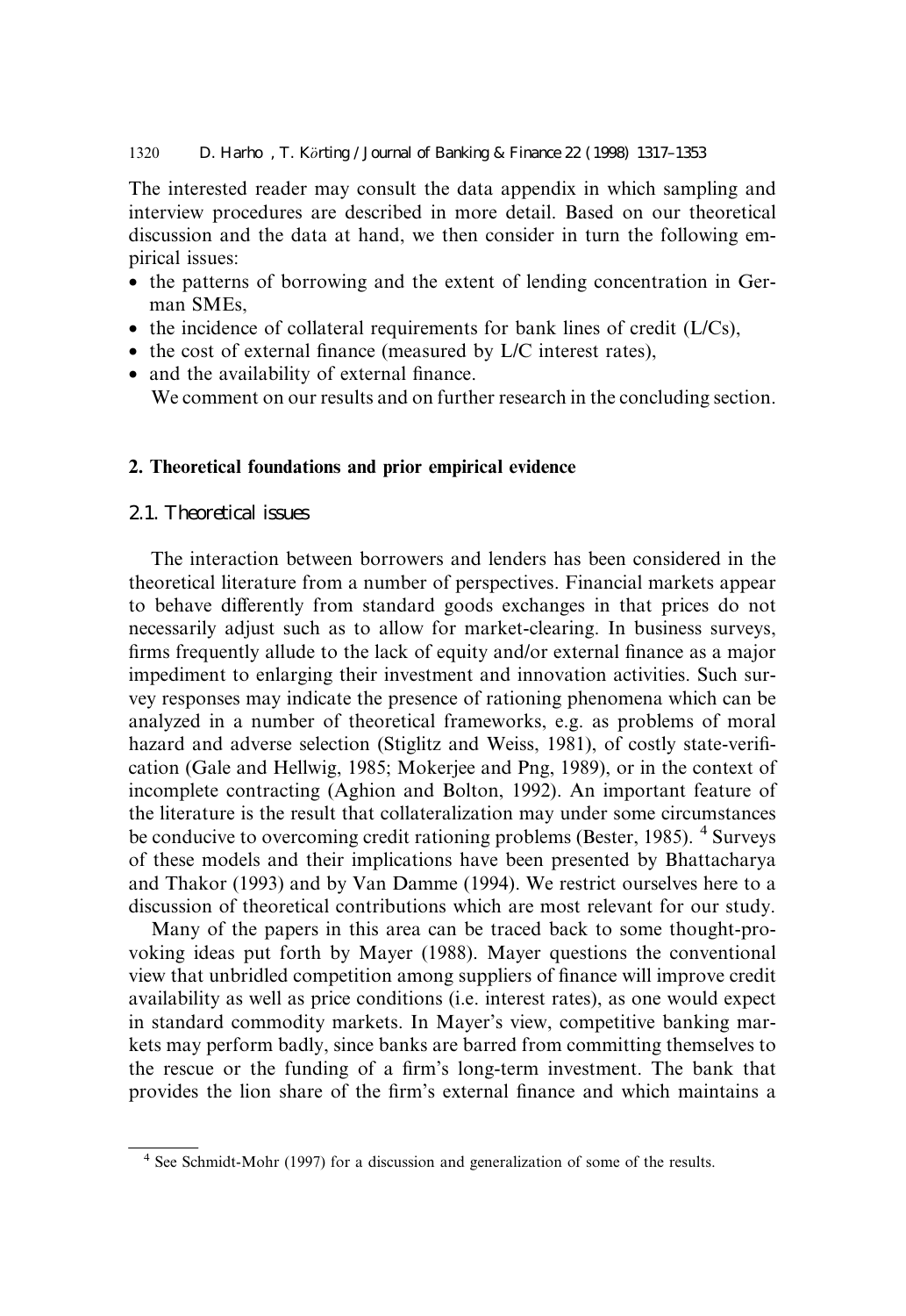long-term, though not necessarily exclusive lending relationship is often referred to as a house bank.  $5$  It has been suggested that the house bank phenomenon is particularly widespread in Germany, and this suggestion, though controversial, has caught the attention of a number of researchers. We briefly summarize a number of theoretical models that focus on the costs and benefits of long-term lending relationships.

Based on Mayer (1988), Fischer (1990) describes two types of dynamic inconsistency problems related to the formation of close lending relationships. If a firm has to finance a long-term project from external sources, the project may initially produce negative returns, but these are compensated by high positive returns later on. Ex ante contracting over the full duration of the project may not be feasible, and therefore some recontracting may take place during the project's duration. At this point, the firm may be vulnerable to opportunistic behavior on part of the bank, e.g. if the latter demands higher interest rates for the second period. The expectation of such opportunistic behavior could lead the firm to abstain from undertaking the project altogether. Both the bank and the firm would prefer if the bank could commit to non-opportunistic behavior. A similar problem may emerge on the side of borrowers. Firms in financial distress may be in need of a bank-led "rescue operation". But engaging in the reorganization, the bank may incur losses in the short run, since the firm is not capable of assuming a higher debt or interest burden. If the firm cannot commit itself to a long-term lending relationship which would allow the bank to compensate short-term losses in the long run, banks in competitive banking system will not undertake the rescue. However, competition can be restricted if bank and firm engage in a long-term relationship which gives the 'house bank' an informational advantage and thus some ex post monopoly power.

Greenbaum et al. (1989) and Sharpe (1990) provide similar models in which long-term relationships between banks and firms may emerge endogenously. As in Fischer (1990), these models predict that the bank will develop informational monopoly power over 'high quality' firms. Since banks earn rents on these relationships and since competition drives overall profits to zero in these models, the banks charge relatively low interest rates to borrowers of unknown quality, but then exploit the emerging informational

 $<sup>5</sup>$  It is difficult to give a precise definition of what constitutes a 'house bank.' Fischer (1990), pp.</sup> 3±4, argues that house banks can be characterized w.r.t. four features. First, they account for the largest share of external finance. Moreover, they tend to provide the largest share of financial services in general. Second, house banks entertain long-term relationships with their customers. These relationships are characterized by considerable trust between the partners. Third, their role as the dominant lender and the preferred access to information give house banks an influential role. Fourth, house banks will play an important role when the firm faces a period of financial distress or the need of restructuring.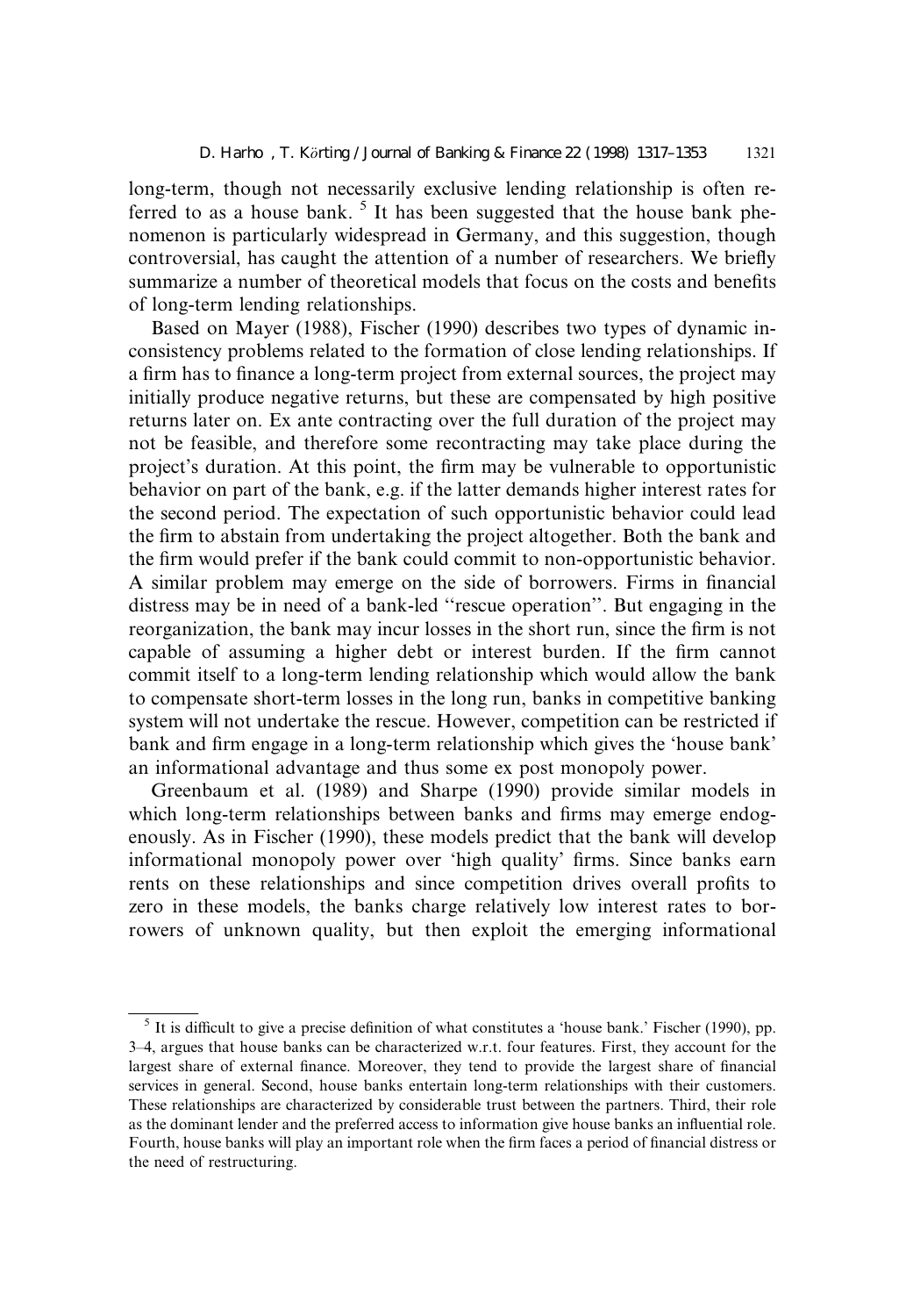monopoly. <sup>6</sup> Thus, firms of high quality do not experience an improvement in their financing conditions, since they cannot convey information about their quality to other banks. Their low risk of default is therefore not reflected in the interest rate and other non-price terms.

A contrasting view is provided by Petersen and Rajan (1995) and by Boot and Thakor (1994). Petersen and Rajan (1995) demonstrate that banks may have an incentive to charge high interest rates early on (reflecting the expectation that some firms are "bad risks") and that financing conditions for those firms which turn out to be "good risks" improve over time. Boot and Thakor (1994) model an infinitely repeated game between lenders and borrowers. Collateralization of loans is explicitly taken into account in their model. The qualitative predictions are similar to those of the Petersen/Rajan model: firms will pay relatively high interest early in the bank-firm relationships. Later, after providing proof that investment projects have been concluded successfully, the lender will pledge no collateral anymore and will also enjoy improved price conditions.

These theoretical models typically distinguish between firms (or investment projects) in terms of their quality. The underlying quality is modelled as a timeinvariant characteristic. While cases of financial distress are not modelled explicitly, one is tempted to conclude that such events may lead the bank to reevaluate the firm's quality. Subsequently, credit conditions may deteriorate, both in price and non-price terms.

# 2.2. Previous empirical results<sup>7</sup>

The dichotomy of Germany and Japan as bank-dominated financial systems, and of the UK and the US as market-based systems has dominated corporate finance folklore for some time. For the case of Germany, this view has been challenged only quite recently by Corbett and Jenkinson (1994) who show that Germany, the UK and the US do not differ with respect to the share of finance coming from banks. But even if corporate finance in Germany may not be particularly dependent on bank finance, Mayer's hypothesis that German banks are particularly effective in channelling long-term debt to firms in the non-financial sector may still hold (Mayer, 1988).

While Fischer (1990) presents a theoretical model illuminating the advantages of close lending relationships, he also provides some evidence that this model may not provide a good depiction of contemporary banking practices in

 $6$  Rajan (1992) developed a model where the firm anticipates the bank's ex-post monopoly power and therefore turns to market-provided debt finance. Market debt is not an option for the SMEs in our sample, and therefore we do not discuss this issue in more detail here.

 $<sup>7</sup>$  As in the theoretical discussion, we are discussing selected papers. More detailed summaries of</sup> previous work can be found in Petersen and Rajan (1994, 1995), Berger and Udell (1995) and Fischer (1990).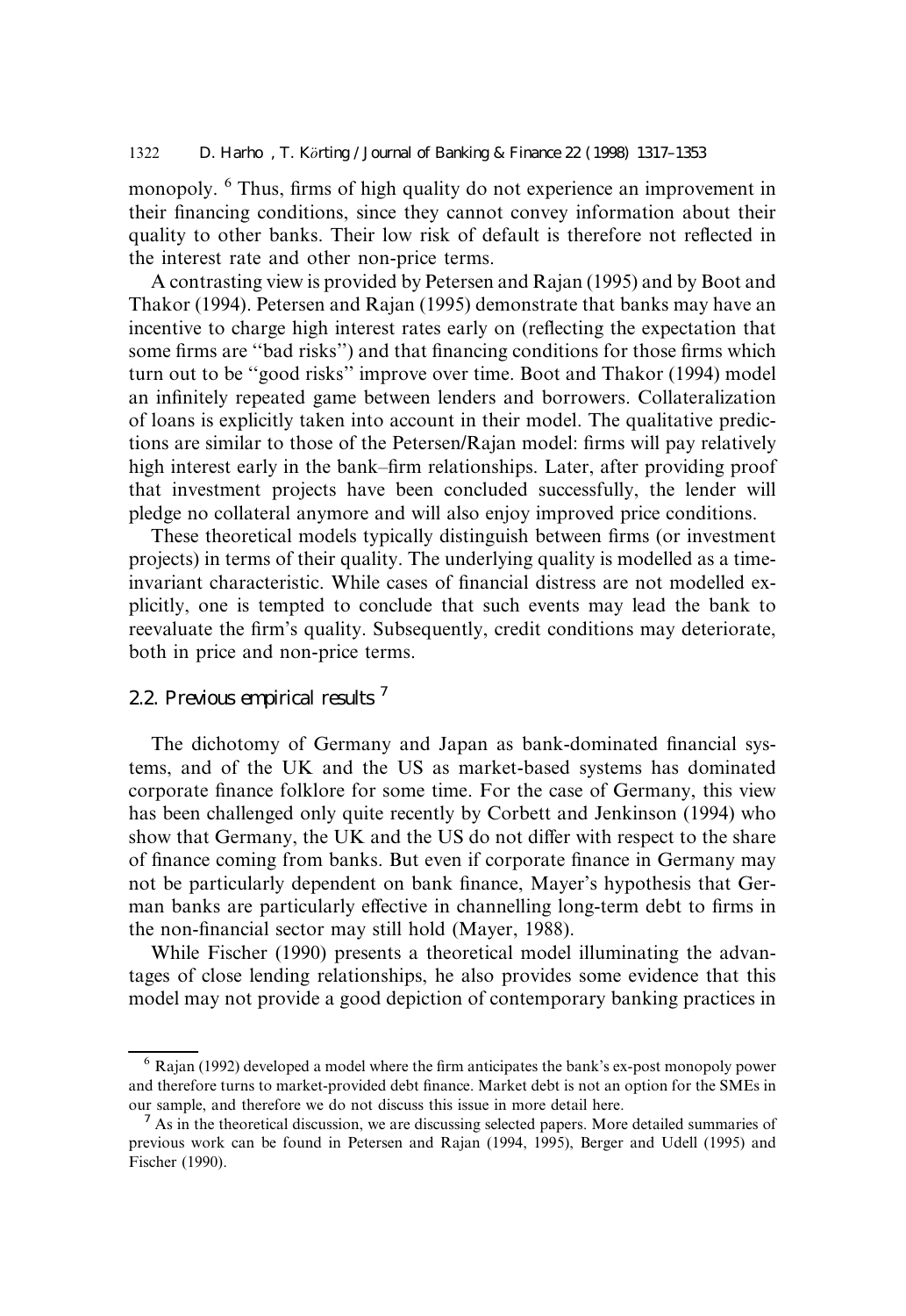Germany. <sup>8</sup> Summarizing the results from 34 interviews with large banks and firms, Fischer suggests that commitment mechanisms have only little importance for bank finance in Germany. He notes that competition appears to be well at work in that market shares of individual banks are quite low, and that due to competition, banks have little discretion over interest rates. Intertemporal compensation is thus made impossible. Moreover, he argues that firms in good standing ('high quality' firms) tend to maintain multiple banking relationships, and that banks prefer to share risks with other banks. The arguments collected by Edwards and Fischer (1994) extend this line of thought. Not only is there little evidence of high banking concentration and exclusive firm-bank relationships in Germany, but firms seeking such a relationship are even characterized as the financially weaker and less profitable SMEs (see Edwards and Fischer, 1994, p. 145). Edwards and Fischer also dispute that banks have significant influence on the policies of these firms - either through supervisory board seats or through proxy votes in shareholder meetings. It should be emphasized, however, that most of the Edwards/Fischer study analyzes the role of banks in the governance of large publicly traded enterprises. There is virtually no evidence with respect to small and medium-sized firms. Thus, their study in conjunction with the earlier results reported by Fischer (1990) leave open whether there are segments of small and medium-sized firms in the German economy for which close banking relationships have positive effects. This is in essence one of the questions we seek to answer in this paper.

Two other papers studying firm-bank relationships in the US are of particular relevance to our analysis. Petersen and Rajan (1994) use data from a detailed survey administered by the US Small Business Administration (SBA). As a result of this data collection effort, they are able to analyze the financing of about 3400 US enterprises with fewer than 500 employees. The survey data include information on loan conditions (interest rates, maturity, collateral) and on other sources of funds such as trade credit, equity finance, leasing contracts, etc. Moreover, the data contain information on lending relationships, i.e. on the duration of bank–firm relationships, the number of financial institutions a firm is relying on, and the share of total bank funding coming from the particular lender. Petersen and Rajan (1994) analyze the data with respect to interest rates and loan availability, using firm characteristics like size and age and characteristics of lending relationships as exogenous regressors. To separate groups of firms according to financing constraints, they use the extent of trade credit as an indicator. Since trade credit is presumably the most expensive external source of finance (Elliehausen and Wolken, 1993), this is a reasonable proxy variable for a debt-constrained financial regime in small companies.

<sup>&</sup>lt;sup>8</sup> For earlier studies on collateralization of bank loans and bank behavior during financial distress see Drukarcyk et al. (1985) and Hesselmann and Stefan (1990).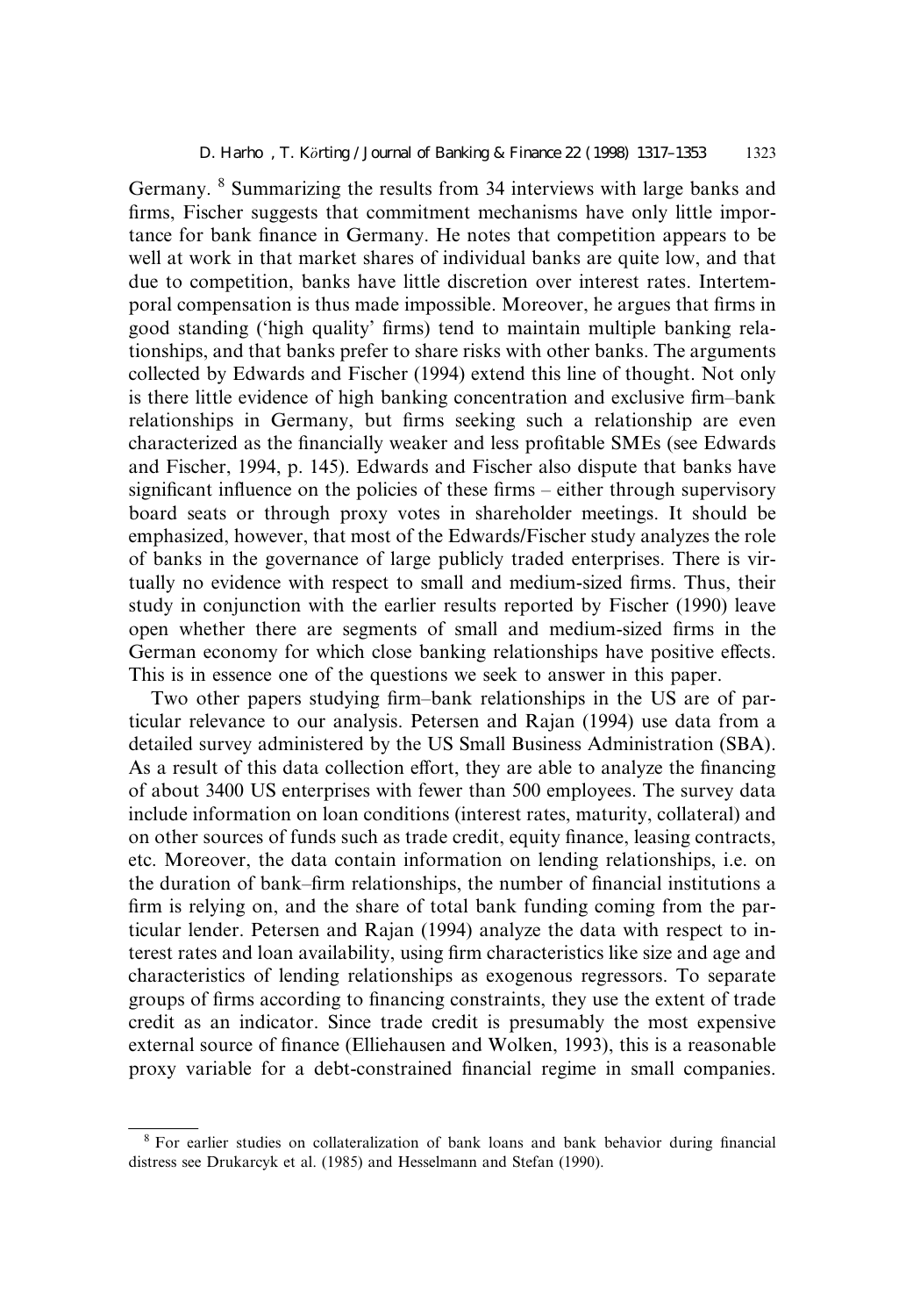They find that the extent of trade credit usage is negatively related to the age of the enterprise and the duration of existing lending relationships.

Berger and Udell (1995), using the same dataset as Petersen and Rajan (1994), concentrate on collateral requirements and interest rates for lines of credit (L/Cs). These authors argue that a study of L/Cs should be particularly revealing, since relationships are more likely to matter in this context than for mortgages or other types of loans. They also note that the interest rate regressions in Petersen and Rajan (1994) combine various types of loans in one equation, and that focussing on one particular type of loan may yield cleaner results. Berger and Udell find that firms with longer lending relationships have to pledge collateral less frequently, and that interest on L/Cs decreases as a function of duration. Thus, contrary to the results reported by Petersen and Rajan (1994), the duration of a lending relationship may after all have some impact on credit price terms.

Taken together, these studies provide fairly strong support that the quality of lending relationships improves the availability of bank loans and  $-\text{ in the }$ case of  $L/C$  interest rates in the US as studied by Berger and Udell – also affect price conditions significantly. Moreover, it seems that enhanced competition between financial institutions (as measured by the number of institutions the firm borrows from) will lead to a reduction in the availability of loans. However, note that this result is not supported by the interview data described in Edwards and Fischer (1994) for the case of the German banking system. Note finally that the empirical studies at hand appear to agree on the role of firm age and firm size. Relatively small firms and relatively young firms may have greater difficulties in obtaining funds than their larger and older counterparts. <sup>9</sup> One would expect that this finding should not vary across countries, while the incidence and impact of long-term lending relationships need not be similar. After all, the institutional setups of the respective financial sectors are quite different. A study of lending relationships in the country where these have been assumed to play a major role should therefore be a worthwhile endeavor.

## 3. Hypotheses and empirical analysis

## 3.1. Hypotheses

Based on the theoretical arguments and previous empirical evidence, we summarize here our central hypotheses.

 $9$  Harhoff (1998) finds in a sample of medium-sized and large firms that liquidity effects are present only in the lower tercile of the size distribution. Subjective responses from survey data support that conclusion. Winker (1996) also provides evidence that smaller firms are more affected by lack of equity and debt finance than larger firms.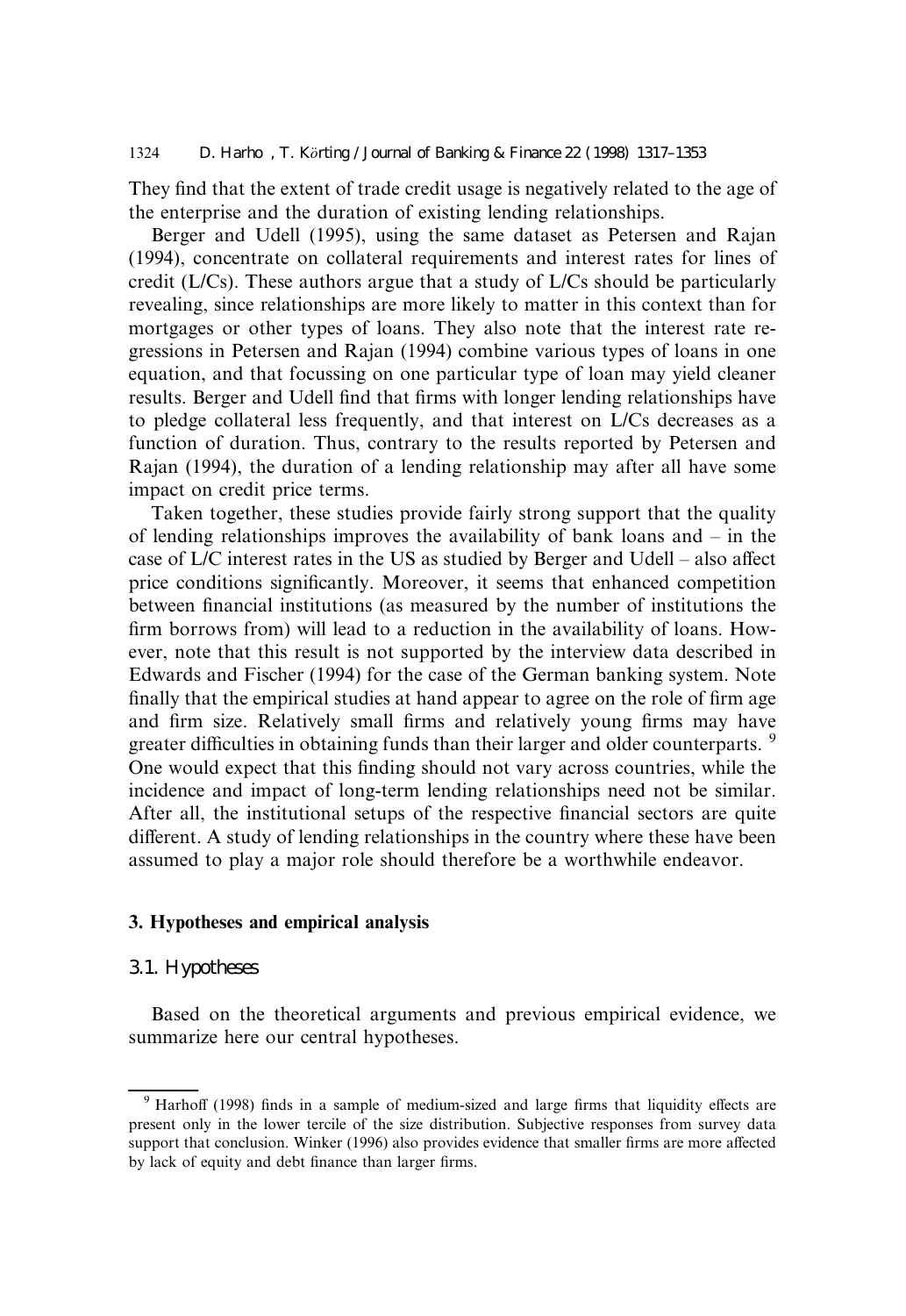- · H1. As the lending relationship continues, price and non-price credit conditions will not improve or even deteriorate due to the emergence of an informational monopoly.
- · H2. Firms with long-lasting lending relationships and/or concentrated borrowing patterns will incur lower costs of capital, and/or will have better access to external finance, including lower collateral requirements.

These hypotheses summarize the contradictory predictions from the models described above. H1 is consistent with the work of Fischer (1990), Sharpe (1990), and Greenbaum et al. (1989). H2 summarizes the predictions from the Petersen and Rajan (1994) and Boot and Thakor (1994) models, which obviously contradict hypothesis H1. We complement these competing hypotheses with a less controversial one on the relationship between firm age, firm size and cost and availability of credit. Firm size effects are likely to reflect the bargaining power of larger borrowers, while age effects should be present if the average quality of firms improves with age due to selection effects. Hence:

 $\bullet$  H3. Availability of capital will increase with firm size and age, while the cost of capital and the incidence of collateralization will decrease in these variables.

In our empirical tests of these hypotheses, we combine elements of the two most extensive analyses on lending relationships in the US, i.e. the study by Petersen and Rajan (1994) and Berger and Udell (1995). We follow the example of the latter study by concentrating on collateral requirements and interest rates for lines of credit, while we also employ trade credit data as in Petersen/ Rajan in order to assess the impact of lending relationships on credit availability. The data and variables at hand are described in the following two subsections before we turn to the descriptive and the multivariate analysis.

# 3.2. Data

A detailed description of the data used in this study is presented in Appendix A. The database covers non-subsidiary firms from all major sectors of the German economy with no more than 500 employees.

There are a number of reasons for the exclusion of subsidiary firms, i.e. of enterprises in which other firms held  $50\%$  or more of the shares. As pointed out in Harhoff et al. (1998), liability of subsidiaries in the case of insolvency is typically passed on to the parent company. Indeed, prior interviews with banks suggest that banks almost always insist on a guarantee by the parent (Patronatserklarung). The relatively low insolvency rate of subsidiaries is therefore not surprising  $-$  the preferred type of exit of these firms is a voluntary liquidation. The characteristics of the subsidiary firm may therefore carry no information about its creditworthiness. Moreover, the firm whose characteristics do matter for the subsidiary's creditworthiness is likely to be relatively large.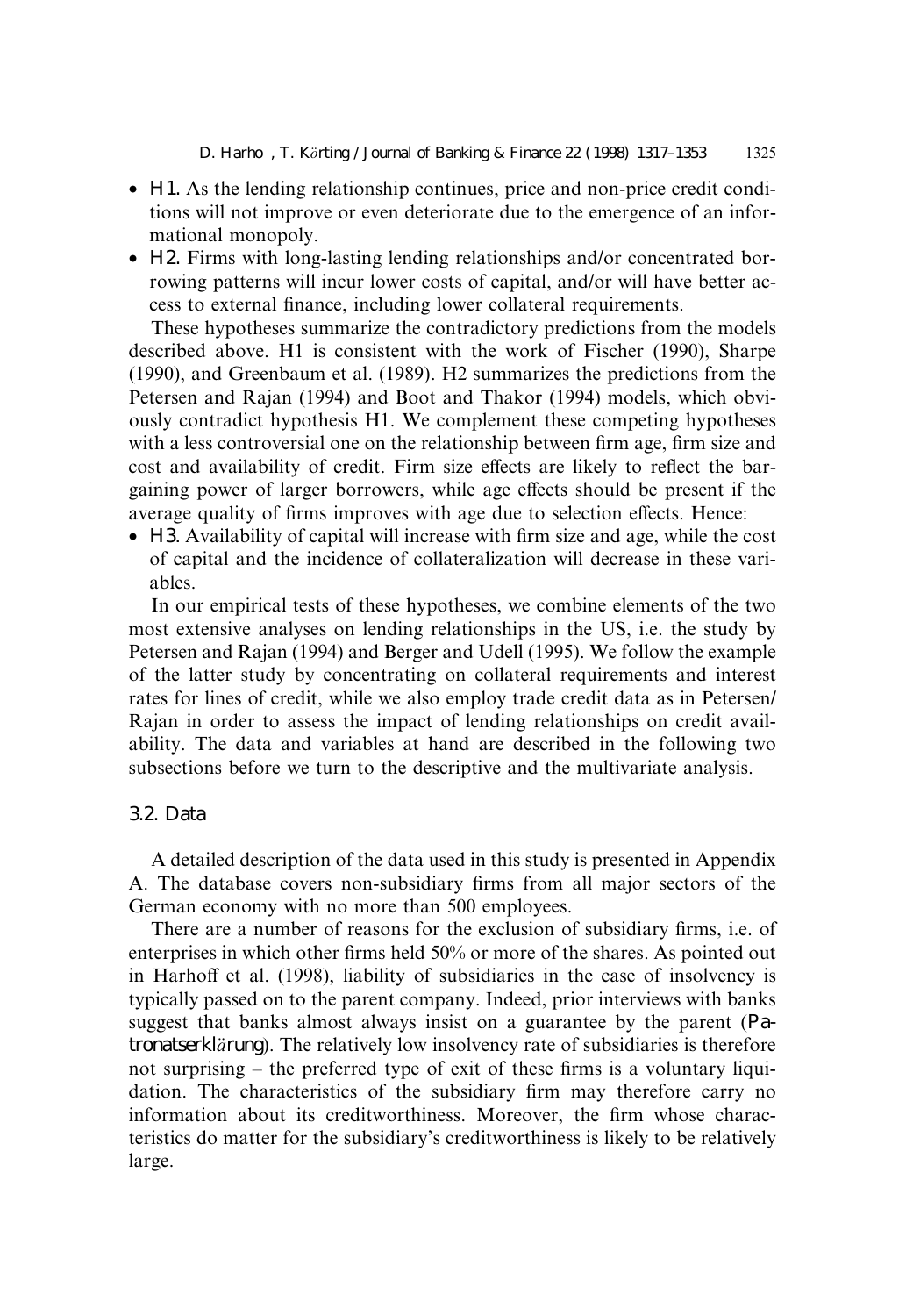1326 D. Harho, T. Körting / Journal of Banking & Finance 22 (1998) 1317–1353

As to industrial coverage, our sample deliberately encompasses firms from all sectors of the economy. We chose to include firms from the service, transportation and trade sectors since these account for a growing share of the economy. Moreover, some sectors in these industries may be subject to a lack of collateral precisely because production is less capital-intensive than in manufacturing.

The industrial composition of our sample is described in Table 1. The majority of firms  $(44.5\%)$  are in the manufacturing sector, but services, transportation and trade also account for  $40.6\%$ . The remaining 209 firms (14.9% of the sample) operate in the construction sector. The main characterizing variables for our firms are size (measured as average number of employees in 1996) and age (1997 minus the year in which the firm was officially registered at the Handelsregister, or if no entry in the Handelsregister was necessary, 1997 minus the start-up year taken from our survey).  $^{10}$  Since age and size distributions tend to be heavily skewed, the mean values of the sample are not particularly informative and the information on medians is more relevant. As one would expect given our sampling design the firms are quite small with median employment of 10 employees. The median age of all firms is 11 years, but firms in construction and services are on average considerably younger than manufacturing firms. Again this is an expected result, given that firm turnover in these sectors is particularly high (see Harhoff et al., 1998).

#### 3.3. Endogenous and explanatory variables

Before turning to our descriptive and multivariate results, we briefly discuss the endogenous and explanatory variables used in the specifications described below. These are summarized in Table 2. To test our hypotheses, we employ three different multivariate specifications. First, we model the incidence of collateral requirements for the firm's most important line of credit. The dependent variable is set to one if some form of collateral or guarantee was required to obtain the L/C. The second specification is a model of the interest rate on the most important L/C. The reference day is 1 January 1997. Credit availability is not observable directly, and we follow the strategy employed by Petersen and Rajan (1994) who use the share of fast payment discounts actually taken as an indirect measure. Details of this measure are discussed below.

We have assigned the explanatory variables to four groups. Data on observable firm characteristics are used to reduce the impact of heterogeneity of

 $10$  We truncate the age distribution at 8 years for East German firms. The same rule applies to the duration of the relationships between the firm and its lending institutions. Our rationale for doing so is that banks will not base their evaluation of the firm's creditworthiness on information that was produced prior to the 1989 breakdown of the socialist East German regime.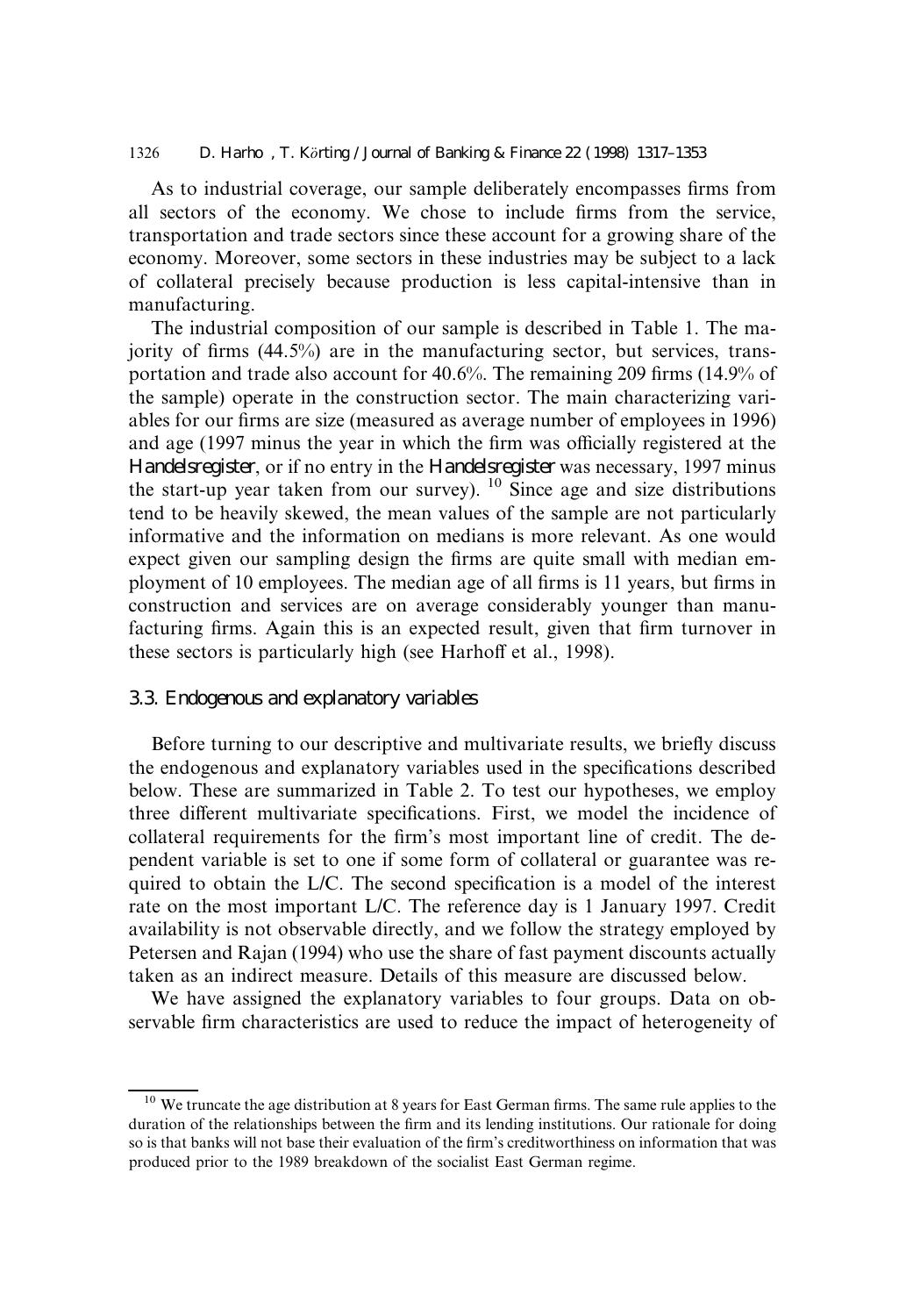| Distribution of sample firms by industry<br>Table 1 |                            |                        |                                  |                                                      |                                              |                                  |                |
|-----------------------------------------------------|----------------------------|------------------------|----------------------------------|------------------------------------------------------|----------------------------------------------|----------------------------------|----------------|
| Industry                                            | Number of<br>$f_{\rm rms}$ | Firm size by employees |                                  |                                                      |                                              | Firm age in years                |                |
|                                                     |                            | Minimum                | Mean                             | Median                                               | Maximum                                      | Mean                             | Median         |
| Manufacturing                                       | 623                        |                        | 57.71                            | 13.00                                                |                                              |                                  | 16.00          |
| Construction                                        |                            |                        |                                  |                                                      | $499.00$<br>$740.00$<br>$440.00$<br>$440.00$ | 21.51<br>12.51<br>14.23<br>12.21 |                |
| Trade                                               | 209                        | $\frac{1}{2}$          | 23.12<br>22.06<br>33.55<br>40.81 | $\begin{array}{c} 0.00 \\ 6.00 \\ 10.00 \end{array}$ |                                              |                                  | $7.00$<br>8.00 |
|                                                     | 110                        |                        |                                  |                                                      |                                              |                                  | 7.50           |
| Transport<br>Services                               | $\overline{201}$           |                        |                                  | 9.00                                                 |                                              |                                  | 7.00           |
| Total                                               | 1399                       |                        | 41.69                            | 10.00                                                | 500.00                                       | 17.29                            | 1.00           |
| Source: Authors' computations.                      |                            |                        |                                  |                                                      |                                              |                                  |                |

| ٢<br>$\ddot{\phantom{0}}$<br>ţ<br>C. the first |
|------------------------------------------------|
| ì<br>j                                         |
|                                                |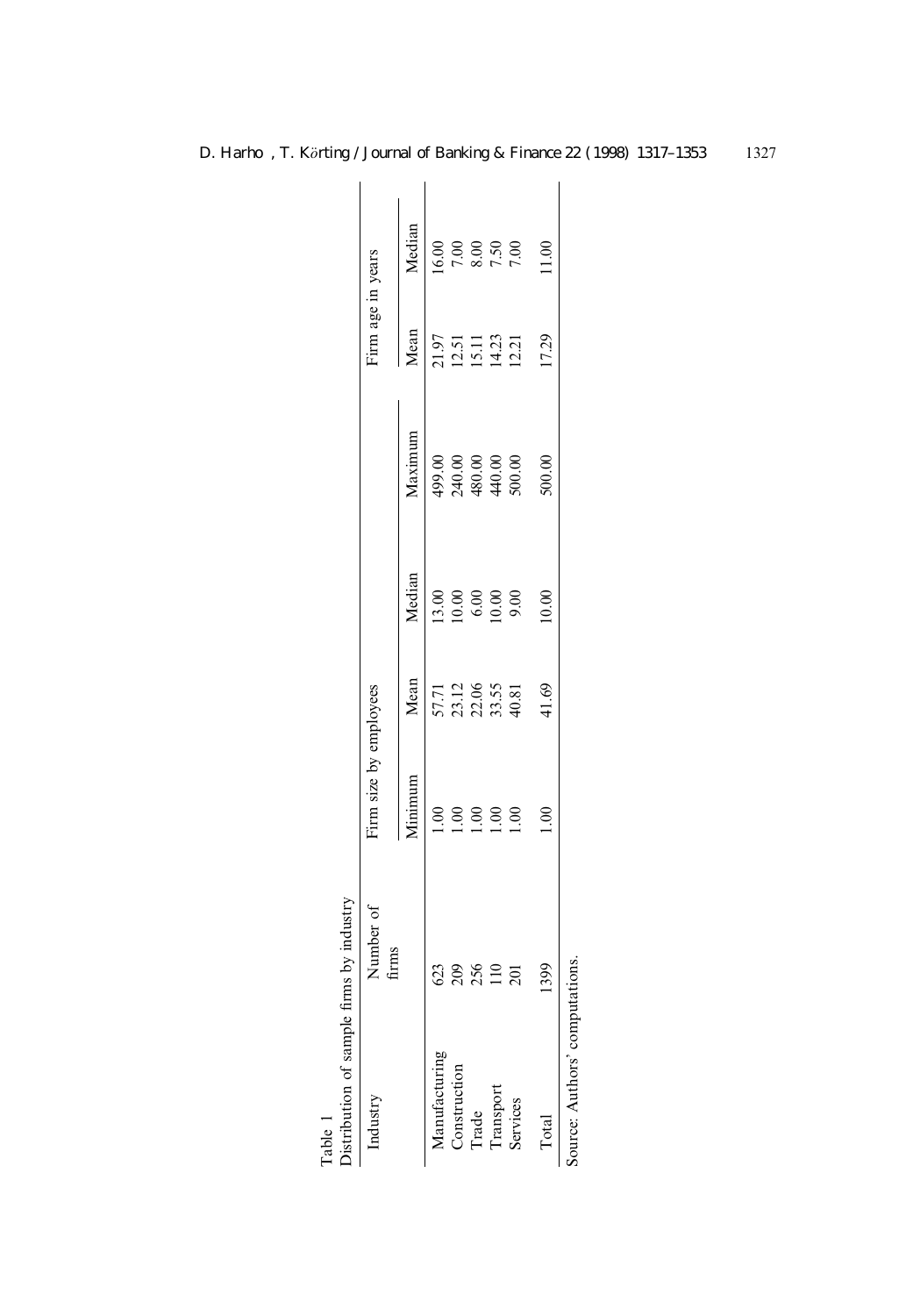| Table 2                   | Definition of endogenous and exogenous variables           |                                                                                                                                                                                            |
|---------------------------|------------------------------------------------------------|--------------------------------------------------------------------------------------------------------------------------------------------------------------------------------------------|
|                           | Variable                                                   | Explanation                                                                                                                                                                                |
| Endogenous vari-<br>ables | Collateral                                                 | Dummy variable indicating whether collateral or guarantee was<br>required for obtaintting the most important credit line                                                                   |
|                           | Percentage trade credit with discounts taken<br>Interest   | Ratio of trade credit with fast payment discounts actually taken<br>Interest rate for mostt important credit line as of 01.01.1997<br>to trade credit with discounts offered               |
| Loan characteristics      | In(credit line volume)                                     | Natural logarithm of volume of most important credit line                                                                                                                                  |
| Firm characteristics      | $ln(1 + age)$                                              | Natural logarithm of firm age plus one (years since registration of<br>the firm in Handelsregister/otherwise years since foundation as                                                     |
|                           | Financial distress<br>In(employees)                        | Natural logarithm of firm size measured by number of employees<br>Dummy variable indicating that firm was in financial distress<br>within the last five years<br>recorded in survey)       |
|                           | Legal form = GmbH or AG                                    | Legal form dummy indicating whether firm is a limited liability                                                                                                                            |
|                           | Legal form $=$ KG, OHG or BGB<br>Employment growth 1995/96 | Legal form dummy indicating whether firm is KG, OHG or BGB<br><sup>a</sup> employment growth 1995/96 (difference of log(employees))<br>company (GmbH) or stock company (AG)                |
|                           | Recent change of legal form<br>Recent change of ownership  | Dummy variable indicating whether a transfer of shares of 20%<br>Dummy variable indicating whether a change of legal form has<br>occurred in the period between 1990 and 1997              |
|                           | Profits/interest<br><b>Debt/assets</b>                     | <sup>a</sup> Ratio of balance sheet profit to interest payments<br>or more occurred within the last 5 years<br>aLeverage                                                                   |
| Relationship vari-        | $ln(1 + duration of lending relationship)$                 | Natural logarithm of duration of lending relationship plus one                                                                                                                             |
| ables                     | Mutual trust between bank and firm<br>Number of lenders    | Dummy variable indicating whether respondent thinks that firm<br>Number of financing institutions from which the firm borrows<br>and most important institution trust each other very much |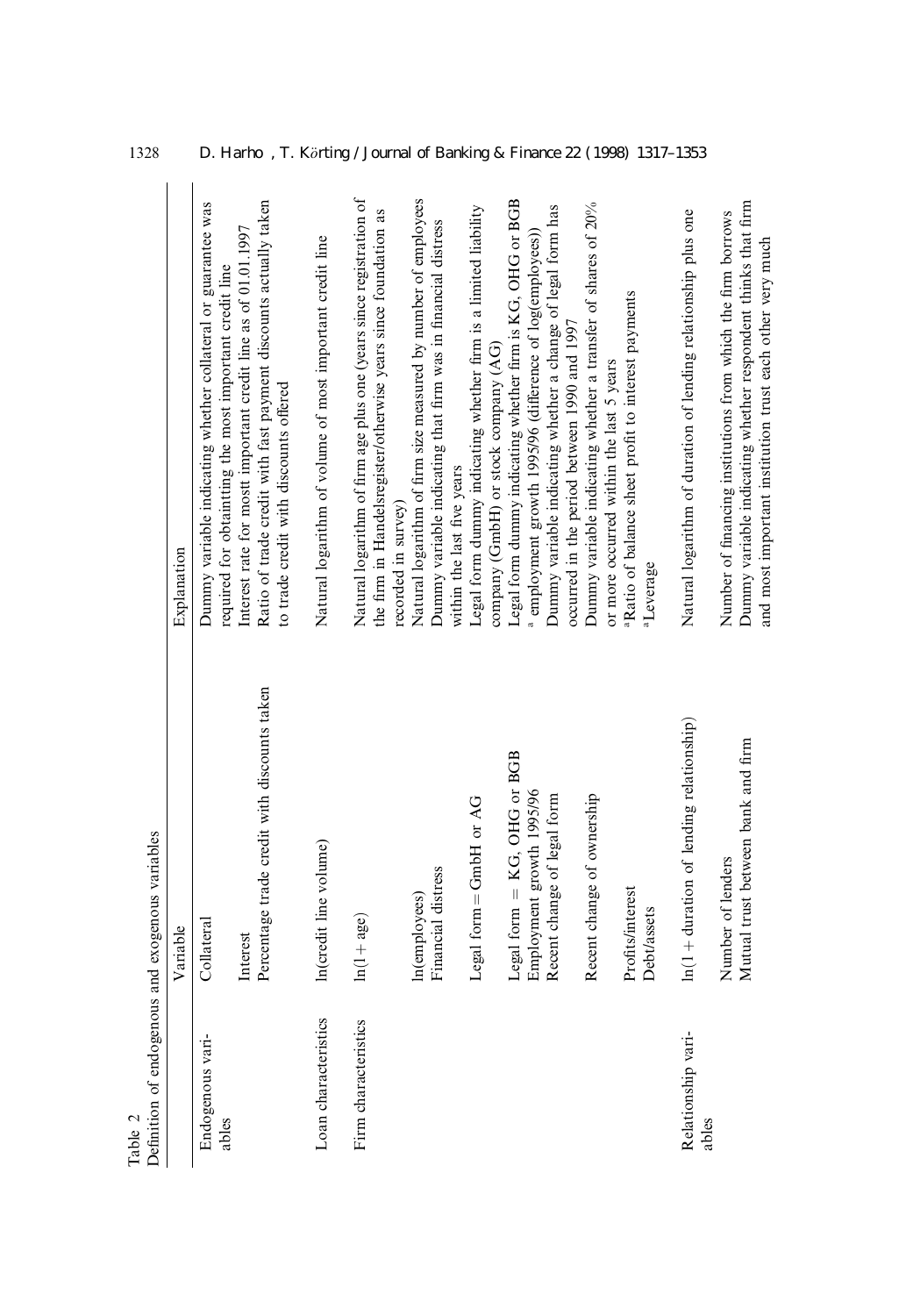| Management/owner  | Family-owned enterprise | Dummy variable indicating whether more than 50% of shares are<br>owned by persons related to each other.                                                                    |
|-------------------|-------------------------|-----------------------------------------------------------------------------------------------------------------------------------------------------------------------------|
| Characteristics   | Foreign owner           | Dummy variable indicating whether at least one of the owners is a                                                                                                           |
|                   | Owner-managed firm      | Dummy variable indicating whether at least one of the (up to)<br>foreigner                                                                                                  |
|                   | Number of top managers  | Number of persons who take part in central decisions of the firm<br>four top managers is shareholder and engaged in management                                              |
| Control variables | East German firm        | Dummy indicating whether firm's headquarter is located in East                                                                                                              |
|                   | Firm in city county     | Dummy indicating whether firm's headquarter is located in an<br>Germany.                                                                                                    |
|                   | Firm in fringe county   | Dummy indicating whether firm's headquarter is located in a<br>urban county (reference case: firm in rural county)                                                          |
|                   | Industry dummies        | Set of dummy variables indicating to which industry firm belongs<br>fringe district (reference case: firm in rural county)<br>to mostly (derived from one-digit WZ93-codes) |

<sup>a</sup> This variable has been truncated at the upper and lower percentile in order to avoid outliers. aThis variable has been truncated at the upper and lower percentile in order to avoid outliers.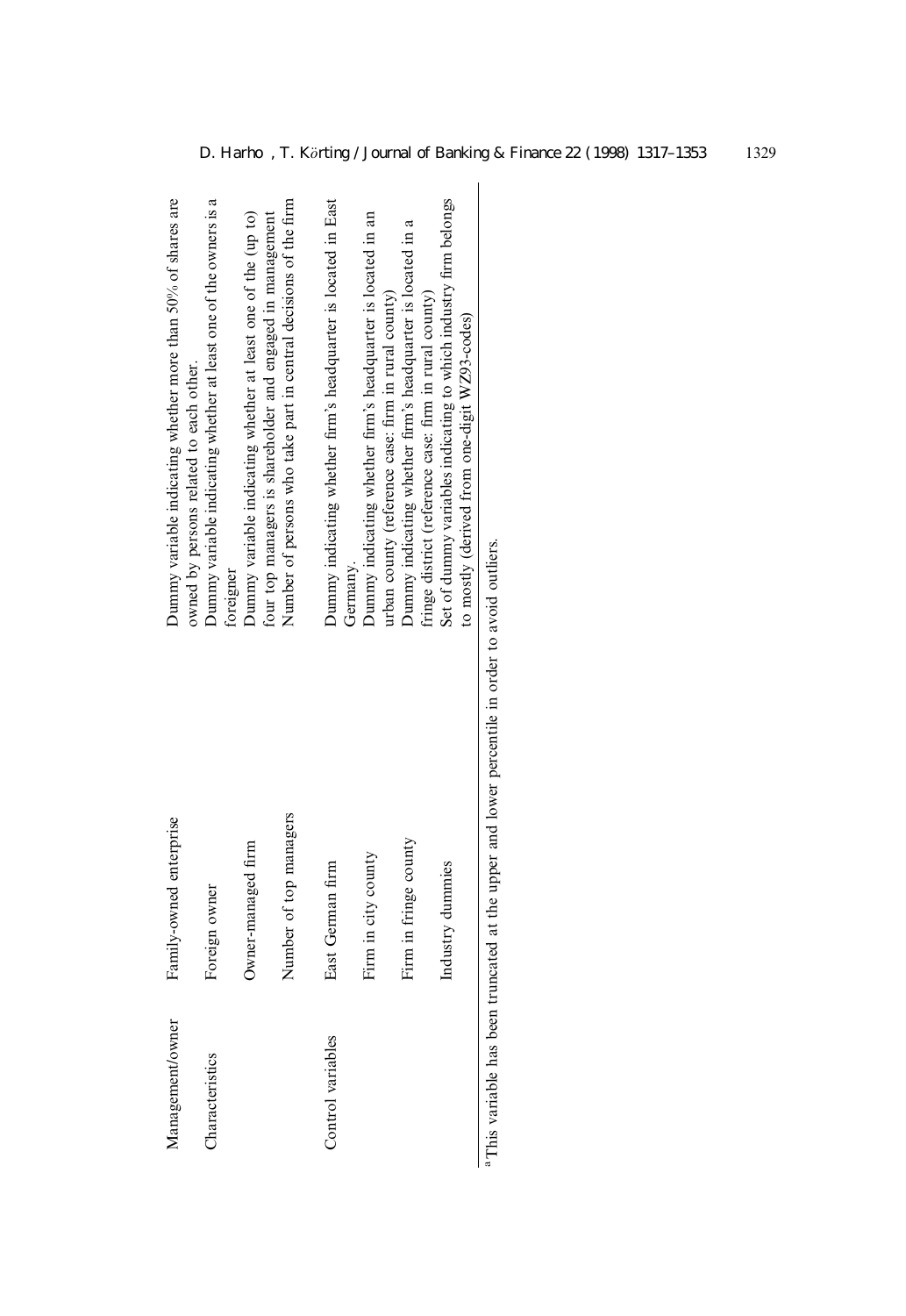firms in our sample. In particular, we use the logarithm of age and size, indicator variabl**e**s ides sribeing whether the 1 ft 651 experienced pinancial distress, legal form dummy variables, employment growth, dummy variables indicating a change in legal tblEj1de5sri)einThv2Gthe 23 the fit on experien Dto financial distress, legal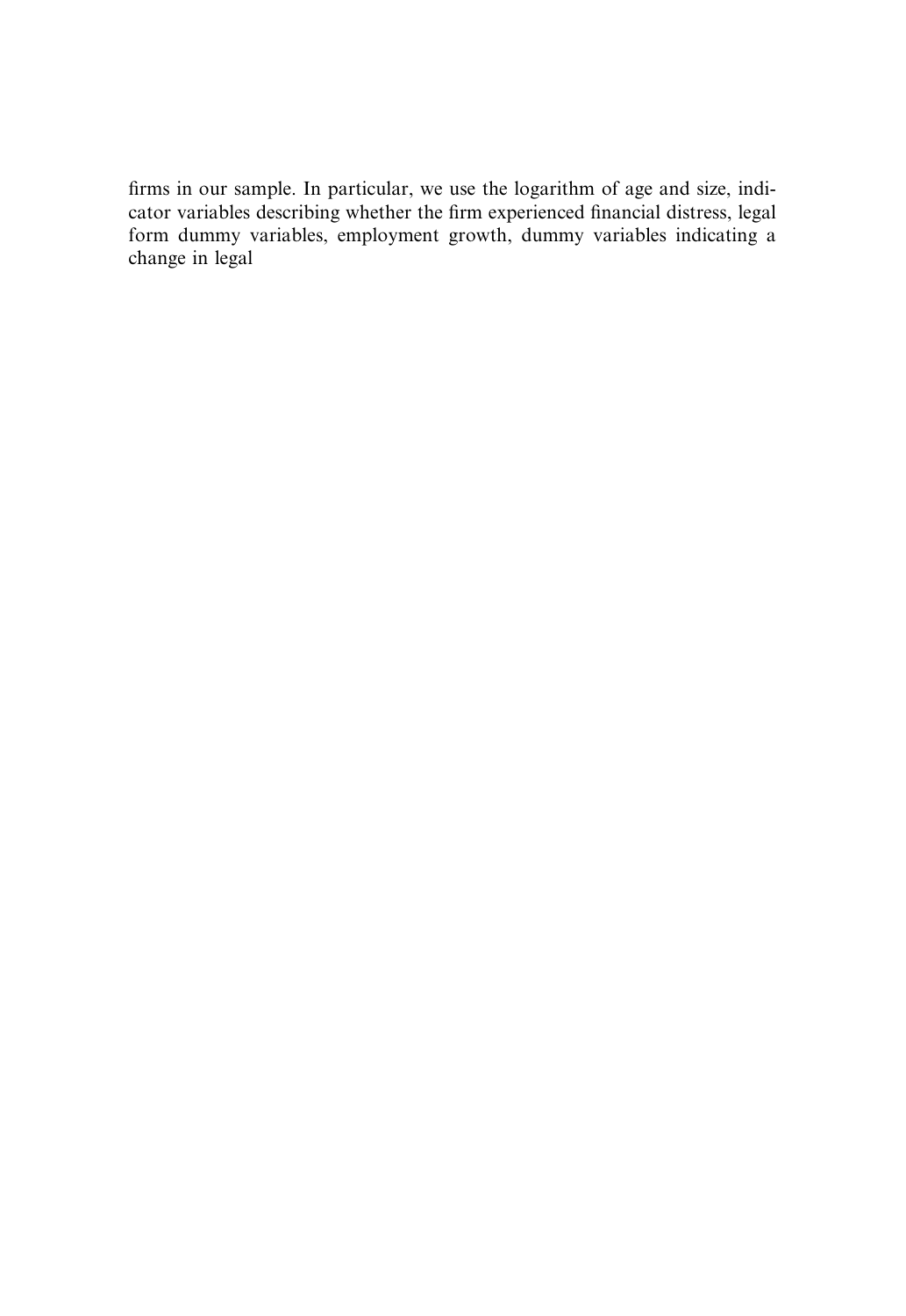# 3.4. Patterns of borrowing and lending concentration

Table 4 summarizes the concentration of borrowing by firm age and size for the 1127 firms in our sample of 1399 firms which actually borrowed from financial institutions. Total borrowing of German SMEs typically comprised borrowing from financial institutions and borrowing from shareholders and/or family members or friends. In order to come up with a simple questionnaire item, the question upon which Table 4 is based asks for the share of borrowing from the most important five institutions.

Considering Panel A of Table 4, it is evident that borrowing by small firms is considerably more concentrated than borrowing by larger firms. For the group of firms with fewer than five employees,  $80.1\%$  of external funding come on average from one institution, while firms with 250–500 employees borrow only 61.7% from the most important institution on average. The mean and median number of borrowing relationships increase with firm size. The share of funds borrowed from the five largest lenders taken together increases with firm size, reflecting the fact that borrowing from shareholders, family members and friends becomes less important as firms get larger. Panel B shows that similar results can be obtained with respect to firm age. Younger firms generally display more concentrated borrowing patterns than more seasoned firms. The number of different borrowing relationships increases considerably with firm age, but less strongly than with firm size.

Naturally, the simplest explanation of these patterns is one of fixed costs for maintaining a borrowing relationship. But besides differences on the cost side, the benefits of multiple banking relationships may also be size-contingent. Assuming that lenders prefer concentrated lending relationships in order to obtain informational advantages and that less concentrated borrowing structures may require a risk premium, small firms may not have the bargaining power to prevent a deterioration of credit conditions once they decide to use less concentrated borrowing patterns.

One may ask whether firms that employ concentrated borrowing structures differ in terms of observable characteristics from firms borrowing from a larger number of institutions. We attempt to provide a tentative answer in Table 5 which summarizes the mean values of important indicators for groups of firms with one, two or more than two lenders. We also report the p-value of simple ANOVA models which test for significant differences of the means across the three groups. Speaking in broad terms, there is no convincing evidence that firms with less concentrated borrowing (i.e. with a relatively large number of lenders) appear superior in terms of their indicator variables. If anything, the converse is the case. Equity ratio, return on sales and the trade credit variables suggest that firms with fewer lenders may be superior, ceteris paribus, although the relationship is often not significant. Nonetheless, there is no support for the Edwards/Fischer suggestion that it is mainly financially weak firms which want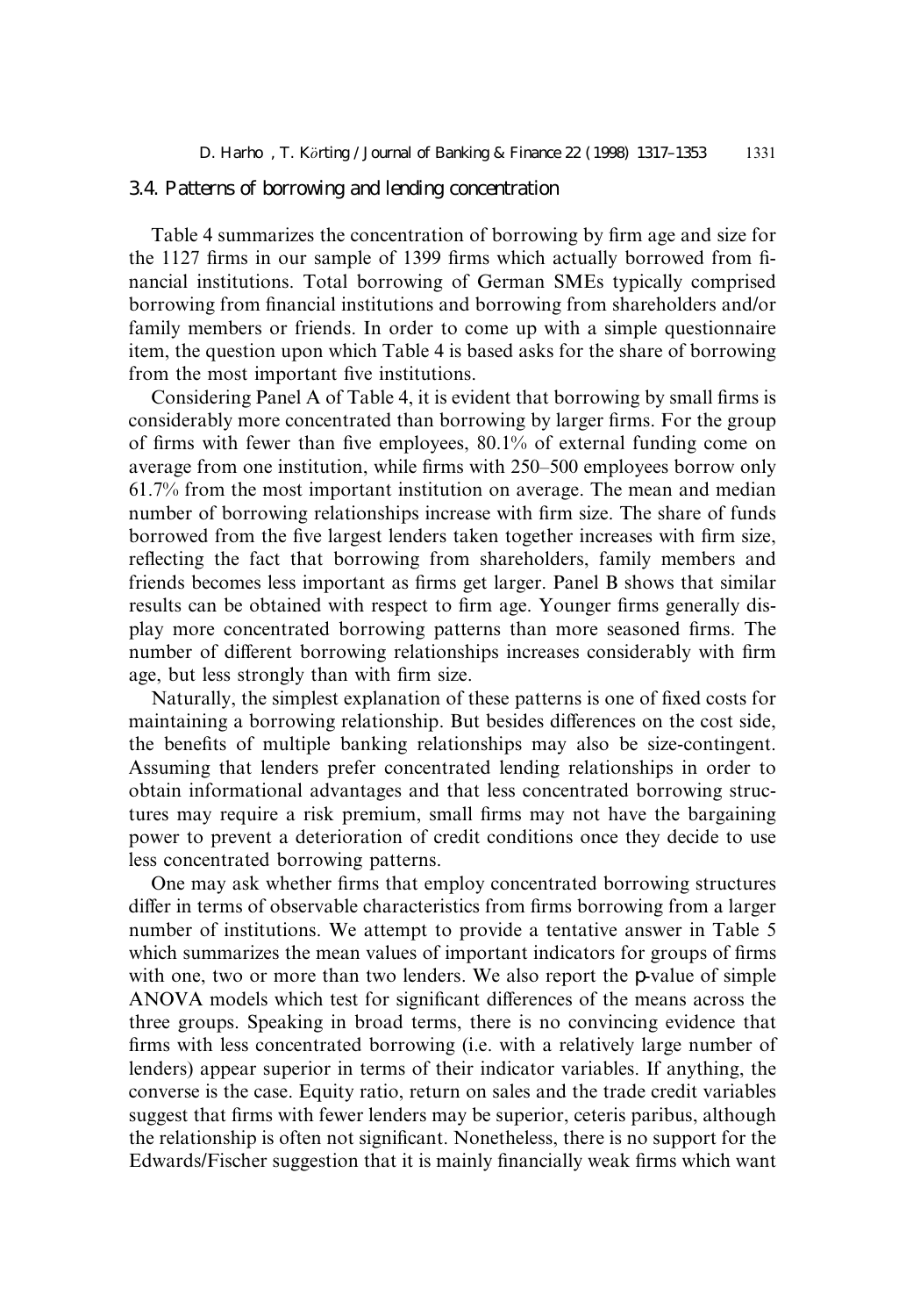| Descriptive statistics for regression variables<br>Table 3 |                                      |                       |        |                          |                          |
|------------------------------------------------------------|--------------------------------------|-----------------------|--------|--------------------------|--------------------------|
|                                                            |                                      | $\overline{z}$        | Mean   | 25% precentile           | 75% precentile           |
| Endogenous variables                                       | Collateral required                  | 94                    | 0.624  | $\mathsf{L}$             |                          |
|                                                            | Interest                             | 752                   | 9.165  | 7.5                      | 10.5                     |
|                                                            | % trade credit with discounts used   | 696                   | 64.132 | 22.5                     | 100                      |
| Loan characteristics                                       | In(credit line volume)               | 994                   | 5.038  | 3.912                    | 5.991                    |
| Firm characteristics                                       | In(age)                              | 94                    | 2.862  |                          | 3.807                    |
|                                                            | In(employees)                        | 994                   | 2.504  | 2.079<br>1.386           | 3.401                    |
|                                                            | Financial distress                   |                       | 0.293  |                          |                          |
|                                                            | Legal form = GmbH or AG              | <b>22222</b><br>22222 | 0.607  |                          |                          |
|                                                            | Legal form = KG, OHG or BGB          |                       | 0.338  |                          |                          |
|                                                            | Employment growth 1995/96            |                       | 0.009  | 0.000                    | 0.038                    |
|                                                            | Recent change of legal form          |                       | 0.128  |                          |                          |
|                                                            | Recent change of ownership           | 994                   | 0.159  |                          |                          |
|                                                            | Profits/interest                     | 568                   | 6.387  | 0.001                    | 5.000                    |
|                                                            | <b>Debt/assets</b>                   | 566                   | 0.379  | 0.093                    | 0.649                    |
| Relationship variables                                     | In(durarion of lending relationship) | 994                   | 2.547  | 1.946                    | 3.296                    |
|                                                            | Number of lenders                    |                       | 1.812  |                          | $\sim$                   |
|                                                            | Mutual trust between bank and firm   | 994                   | 0.615  | $\overline{1}$           | $\overline{\phantom{a}}$ |
| Management/owner char-<br>acteristics                      | Family-owned enterprise              | 994                   | 0.622  | $\overline{\phantom{a}}$ |                          |
|                                                            | Foreign owner                        | 994                   | 0.025  |                          |                          |
|                                                            | Owner-managed firm                   | 994<br>94             | 0.844  |                          |                          |
|                                                            | Number of top managers               |                       | 1.765  |                          | $\mathbf{\sim}$          |
| Control variables                                          | East German Firm                     | 994                   | 0.201  | I                        |                          |
|                                                            | Firm in city county                  | <b>594</b>            | 0.335  |                          |                          |
|                                                            | Firm in fringe county                |                       | 0.432  |                          |                          |

1332 D. Harho, T. Körting / Journal of Banking & Finance 22 (1998) 1317-1353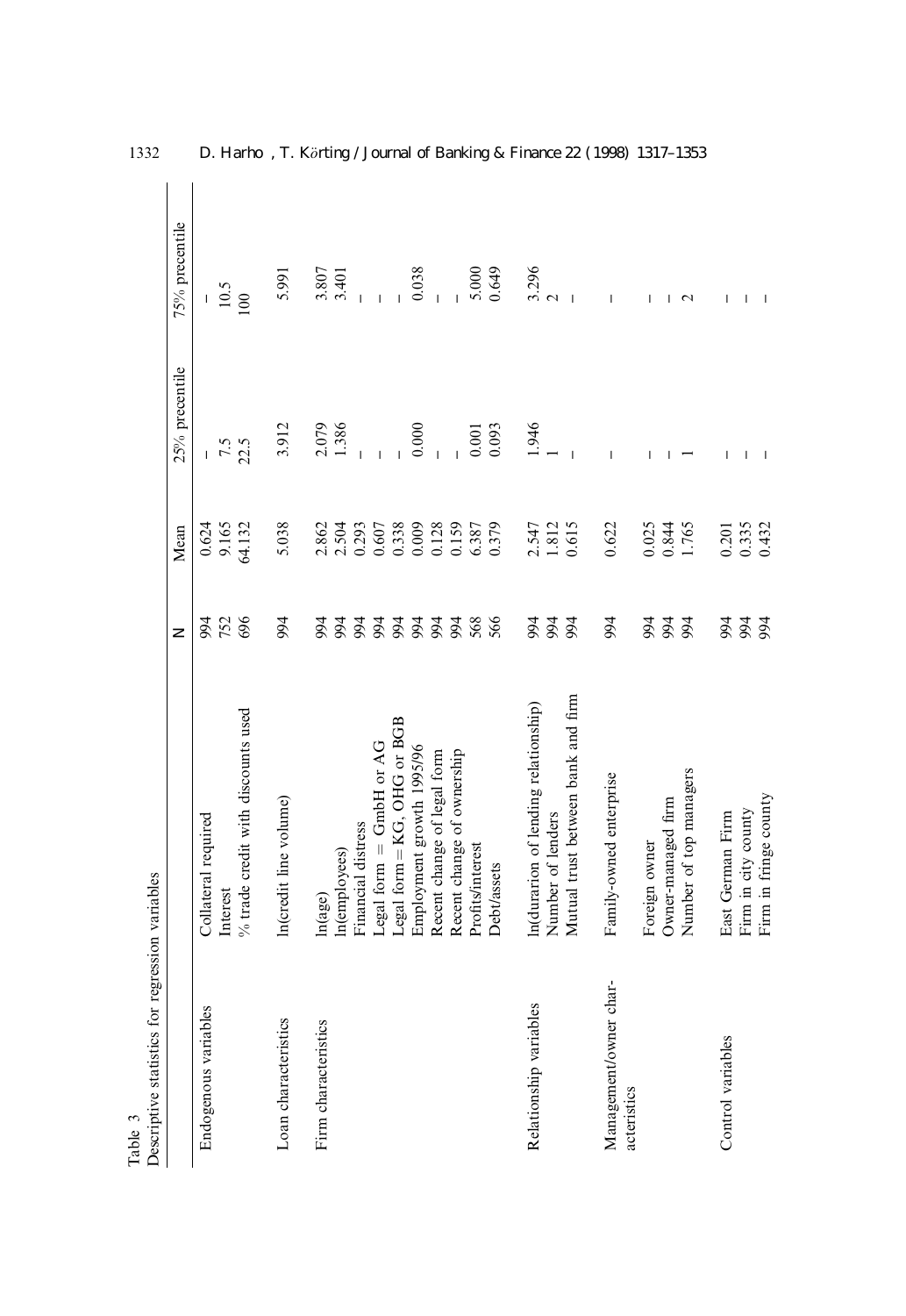|                    | $\mathbf{I}=\mathbf{I}=\mathbf{I}=\mathbf{I}$ |               |              | $\begin{array}{c} \end{array}$ |
|--------------------|-----------------------------------------------|---------------|--------------|--------------------------------|
|                    | $\Gamma$ , $\Gamma$ , $\Gamma$ ,              |               | $\mathbf{I}$ | $\overline{\phantom{0}}$       |
|                    | 0.450<br>0.152<br>0.000<br>0.000              |               |              | 0.143                          |
|                    | <u>z z z z z</u>                              |               |              |                                |
| lanufacturing indu | onstruction inc                               | rade industry | unsport ind  |                                |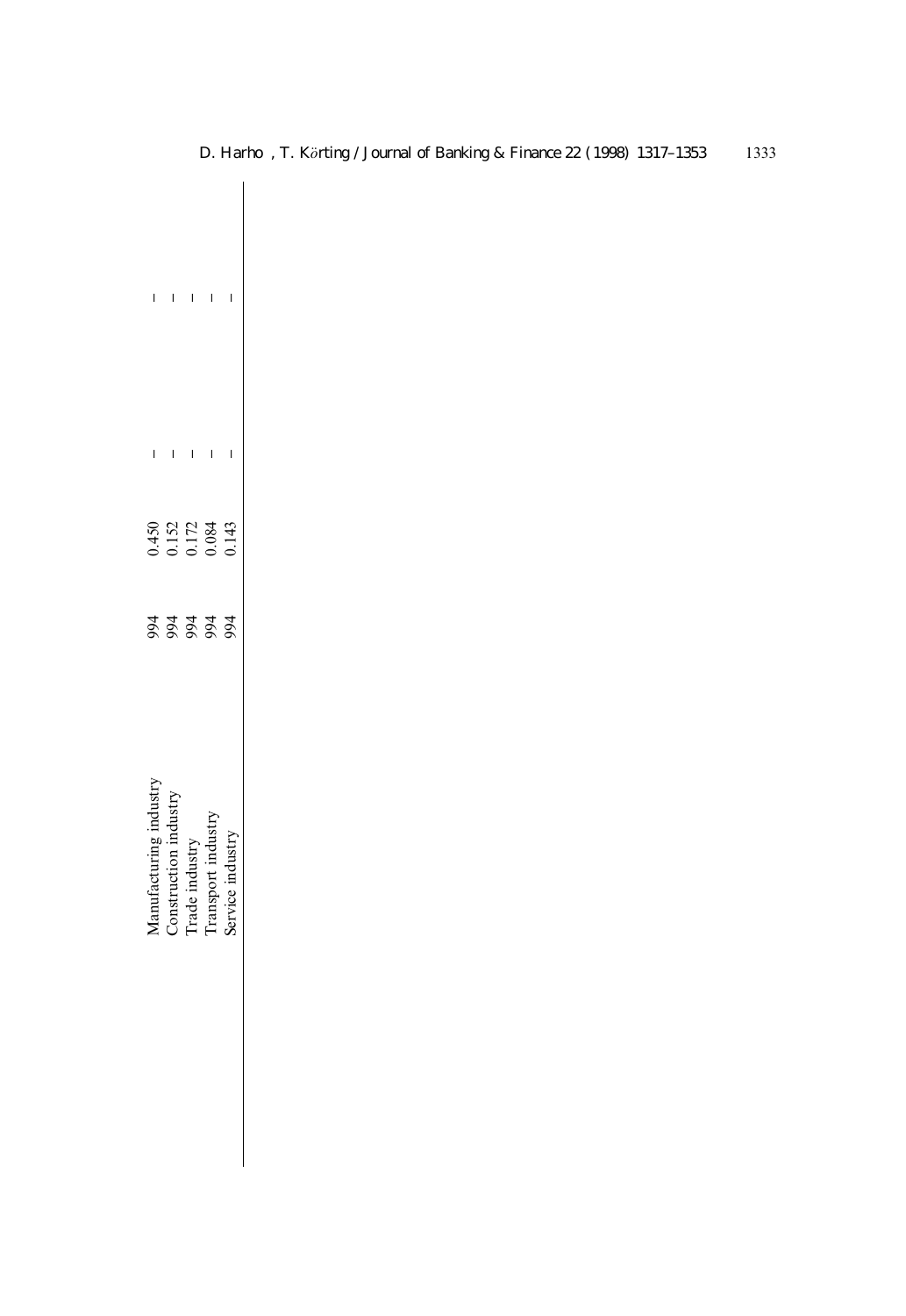| Concentration of borrowing by size and age<br>Table 4 |                      |                                  |                                 |                                           |                        |                                      |               |                                                 |
|-------------------------------------------------------|----------------------|----------------------------------|---------------------------------|-------------------------------------------|------------------------|--------------------------------------|---------------|-------------------------------------------------|
|                                                       | Number<br>Firms<br>J |                                  | Fraction of total debt borrowed |                                           |                        | Number of different<br>relationships |               | lending relationship (%)<br>Firms with only one |
|                                                       |                      | institution                      | From most important             | From five most                            | important institutions | Mean                                 | Median        |                                                 |
|                                                       |                      | Mean                             | Median                          | Mean                                      | Median                 |                                      |               |                                                 |
| Panel A: Concentration of borrowing by size           |                      |                                  |                                 |                                           |                        |                                      |               |                                                 |
| Size by employees                                     |                      |                                  |                                 |                                           |                        |                                      |               |                                                 |
|                                                       | 299                  |                                  | 90.00                           |                                           | 100.00                 | $\ddot{q}$                           | $\mathcal{S}$ |                                                 |
|                                                       | 246                  | 80.12<br>78.20<br>74.32<br>69.63 | 82.50                           | 3<br>3<br>3<br>3<br>3<br>3<br>3<br>3<br>3 | 100.00                 | 1.80                                 |               | 55.85<br>46.34<br>36.83<br>20.37<br>23.08       |
|                                                       | 353                  |                                  | 80.00                           |                                           | 100.00                 | 2.06                                 |               |                                                 |
|                                                       | 108                  |                                  | $70.00$                         |                                           | 100.00                 | 2.46                                 |               |                                                 |
| $5-9$<br>$5-9$<br>$10-49$<br>$50-99$<br>$100-249$     | $78$                 |                                  | 60.00                           | 93.91                                     | 100.00                 |                                      |               |                                                 |
| $250 - 500$                                           | $\frac{4}{3}$        | 61.68                            | 60.00                           | 96.02                                     | 100.00                 | 2.95                                 | 3.00          | 18.60                                           |
| Total                                                 | 1127                 | 74.97                            | 80.00                           | 93.46                                     | 100.00                 | 2.01                                 | 2.00          | 40.73                                           |
| Panel B: Concentration of borrowing by age            |                      |                                  |                                 |                                           |                        |                                      |               |                                                 |
| Firm age in years                                     |                      |                                  |                                 |                                           |                        |                                      |               |                                                 |
| $\varsigma = 5$                                       | 259                  | 78.83                            | 90.00                           | 92.01                                     | 100.00                 | 1.78                                 | 00            |                                                 |
|                                                       | 319                  |                                  | 80.00                           |                                           | 100.00                 |                                      |               |                                                 |
|                                                       |                      | 76.94<br>74.59<br>70.99          | $80.00$                         | 94.75<br>94.75                            | 100.00                 |                                      |               |                                                 |
| $6-10$<br>$11-20$<br>$21-30$<br>$31-50$               | 130                  |                                  | 75.50                           | 92.39<br>91.88                            | 100.00                 | $1.92$<br>$2.18$<br>$2.130$          |               | 51.35<br>41.38.34<br>55.38<br>29.51<br>34.09    |
|                                                       | 122                  | 68.17                            | $70.00$                         |                                           | 100.00                 |                                      |               |                                                 |
| $> 50$                                                | $\ddot{4}$           | 70.70                            | 72.50                           | 96.32                                     | 100.00                 | 2.36                                 |               |                                                 |
| Total                                                 | 1127                 | 74.97                            | 80.00                           | 93.46                                     | 100.00                 | 2.01                                 | 2.00          | 40.73                                           |
| Source: Authors' computations.                        |                      |                                  |                                 |                                           |                        |                                      |               |                                                 |

1334 D. Harho, T. Körting / Journal of Banking & Finance 22 (1998) 1317-1353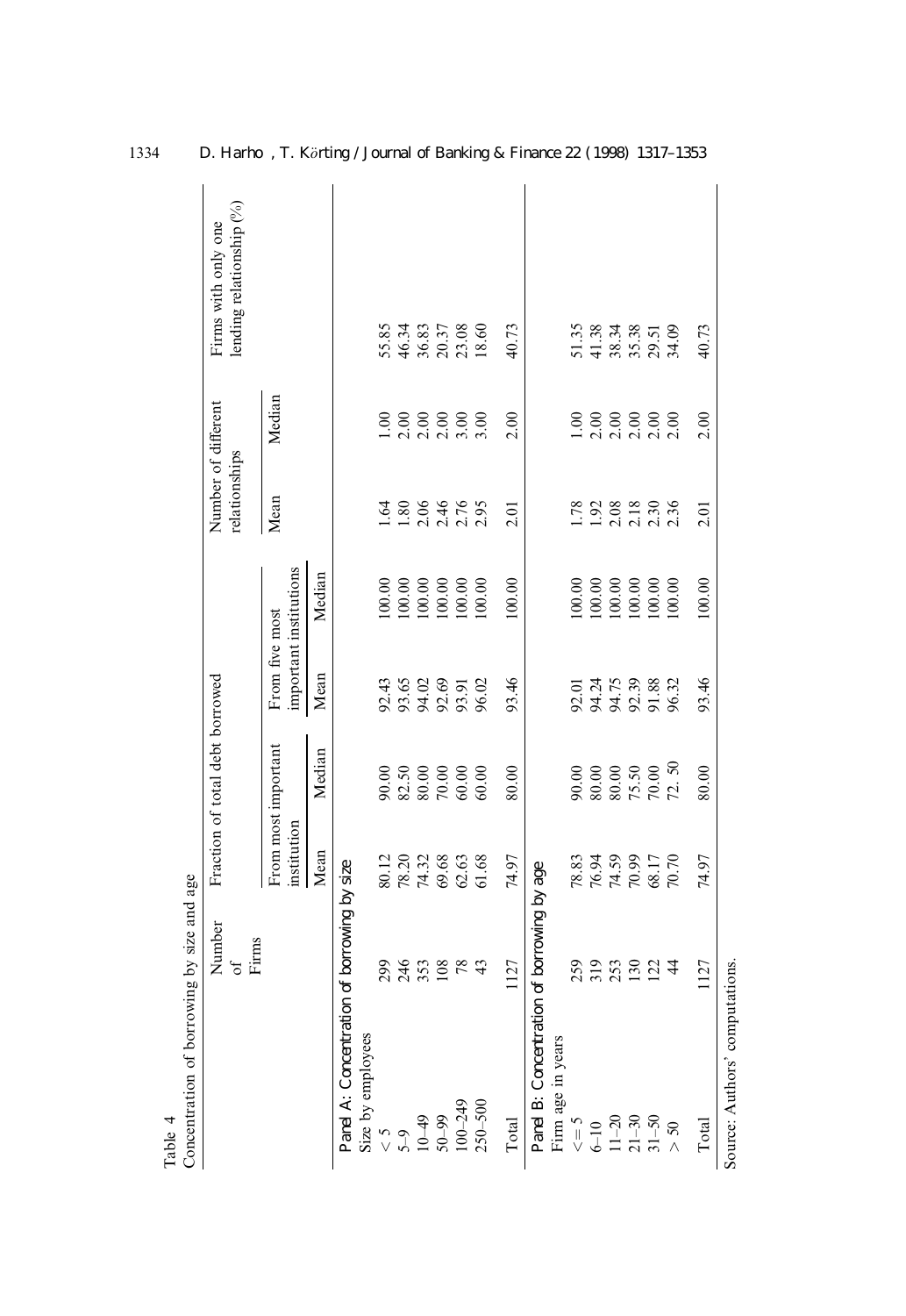Table 5

| Firm characteristics and lending relationships |  |
|------------------------------------------------|--|
|                                                |  |

| Variables                        | of lenders | Means of variables by number |       | F-test | p-value |
|----------------------------------|------------|------------------------------|-------|--------|---------|
|                                  | > 2        | 2                            | 1     |        |         |
| Equity ratio                     | 0.201      | 0.199                        | 0.230 | 2.14   | 0.119   |
|                                  | (181)      | (169)                        | (316) |        |         |
| Return on sales                  | 0.032      | 0.037                        | 0.038 | 0.94   | 0.392   |
|                                  | (200)      | (206)                        | (269) |        |         |
| Continuous innovation activities | 0.581      | 0.587                        | 0.512 | 3.69   | 0.025   |
|                                  | (322)      | (346)                        | (459) |        |         |
| Financial distress               | 0.304      | 0.306                        | 0.285 | 4.21   | 0.015   |
|                                  | (322)      | (346)                        | (459) |        |         |
| % trade credits paid late        | 15.21      | 11.65                        | 11.01 | 5.95   | 0.003   |
|                                  | (259)      | (246)                        | (326) |        |         |
| % trade credits with cash        | 60.95      | 63.38                        | 63.50 | 1.65   | 0.192   |
| discounts taken                  | (241)      | (225)                        | (288) |        |         |
| Firm size (employees)            | 67.95      | 34.06                        | 22.70 | 23.24  | 0.000   |
|                                  | (322)      | (346)                        | (459) |        |         |
| Firm age                         | 20.00      | 16.69                        | 14.43 | 4.83   | 0.008   |
|                                  | (322)      | (346)                        | (459) |        |         |
|                                  |            |                              |       |        |         |

Note: Borrowing firms only. Number of observations in parentheses. The F-statistic tests the equality of the mean values.

to maintain exclusive or highly concentrated relationships with financial institutions.

#### 3.5. Collateral requirements

In order to reduce credit risk, a bank may demand collateral or some form of guarantee from the lender. Collateral may also help to classify risk groups more precisely (Bester, 1985). Availability of credit may be seriously restricted by the degree to which the firm can present assets to the bank which are acceptable as collateral. Collateral requirements and interest rates may be determined in a complex bargaining process on which we have virtually no data. To simplify the analysis, we will assume that collateral and interest rate conditions are determined in a sequential procedure, with the collateral decision preceding the determination of interest rates. A simultaneous setting of both parameters would be interesting, but it is not clear at this point what the exclusion restrictions in the system of simultaneous equations would be.

As our dependent variable for this analysis we define a binary dummy variable indicating whether any form of collateral or guarantee was necessary to obtain the line of credit. We do not distinguish here between different forms of collateral and/or guarantees while Berger and Udell (1995) present a study in which various types of collateral are included among the right-hand side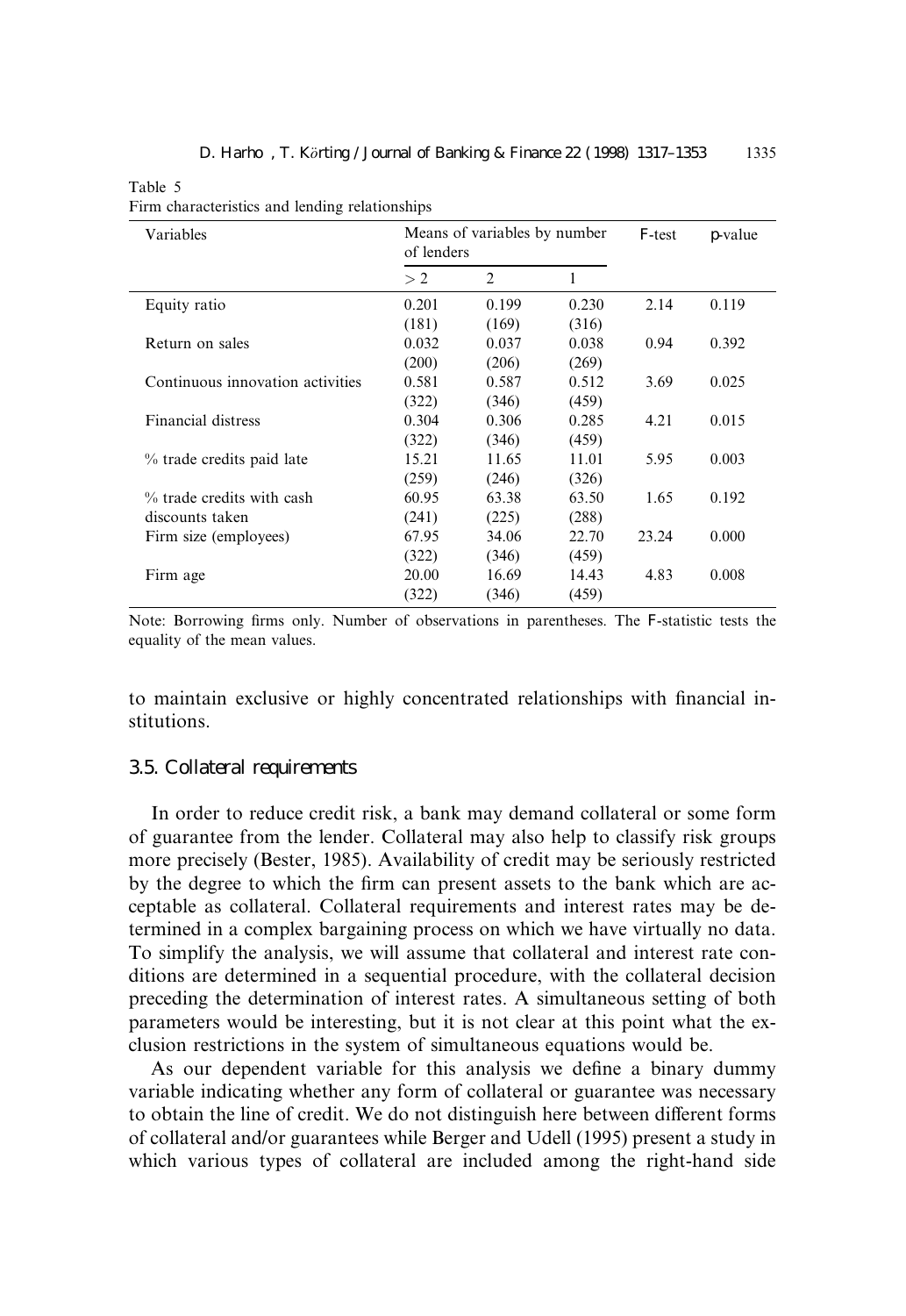variables in a probit equation. <sup>14</sup> However, their results do not indicate that taking these variables into account affects conclusions in a major way.

We model the probability that the firm's most important line of credit had to be collateralized as a function of credit line volume, firm characteristics, variables describing the lending relationship, various owner and management characteristics, and control variables for the firm's geographic location and industry. Extending the specification used by Berger and Udell, we include the volume of the line of credit as an independent variable. The effect of lending relationships is captured in three variables: the duration of the lending relationship, the total number of institutions from which the firm borrows, and a dummy variable indicating whether the respondent at the firm characterizes the bank–firm relationship as one of mutual trust.

Based on the various theoretical rationales, our general expectations regarding the signs of the probit coefficients are as follows. First, ceteris paribus the bank will be more inclined to demand collateral as the volume of the line of credit increases. It is equally plausible to us that larger firms with greater bargaining power will be relatively more successful than smaller firms in evading these collateral demands. Firm age, as an indicator of the firm's observable reputation, is also likely to be negatively correlated with collateral requirements. The distress variable ought to carry positive coefficients since banks are likely to step up collateral demands in the face of a financial crisis.

As to the relationship variables, we follow Berger and Udell in hypothesizing that an increase in the duration of the lending relationship will lower collateral requirements. We also assume that mutual trust between firm and bank will yield the same effect. Conversely, if the number of lenders is relatively high, then any lender (and be it the most important one) will be confronted with a less transparent situation regarding its access to the firm's non-collateralized assets in the case of bankruptcy. Hence, collateral requirements should increase. We also expect that firms in East Germany face a more stringent collateral regime than their West German counterparts. This difference is likely to reflect the comparatively high risk of bankruptcy in the East German regions which still suffer from relatively high unemployment and  $-$  by 1997  $-$  comparatively slow growth.

The results from our probit specifications are summarized in Table 6. We introduce the exogenous variables in groups in order to observe how the correlation between some of them affects the results. Starting with a model that does not include relationship variables in column  $(1)$ , we find the following pattern: the propensity of banks to (successfully) demand collateral increases with the volume of the credit line, but it decreases with firm age and firm size.

<sup>&</sup>lt;sup>14</sup> As Berger and Udell note, these variables may be endogenously determined with the righthand side binary variable. While we have access to detailed information on types of collateral, we have not used them yet in our analysis.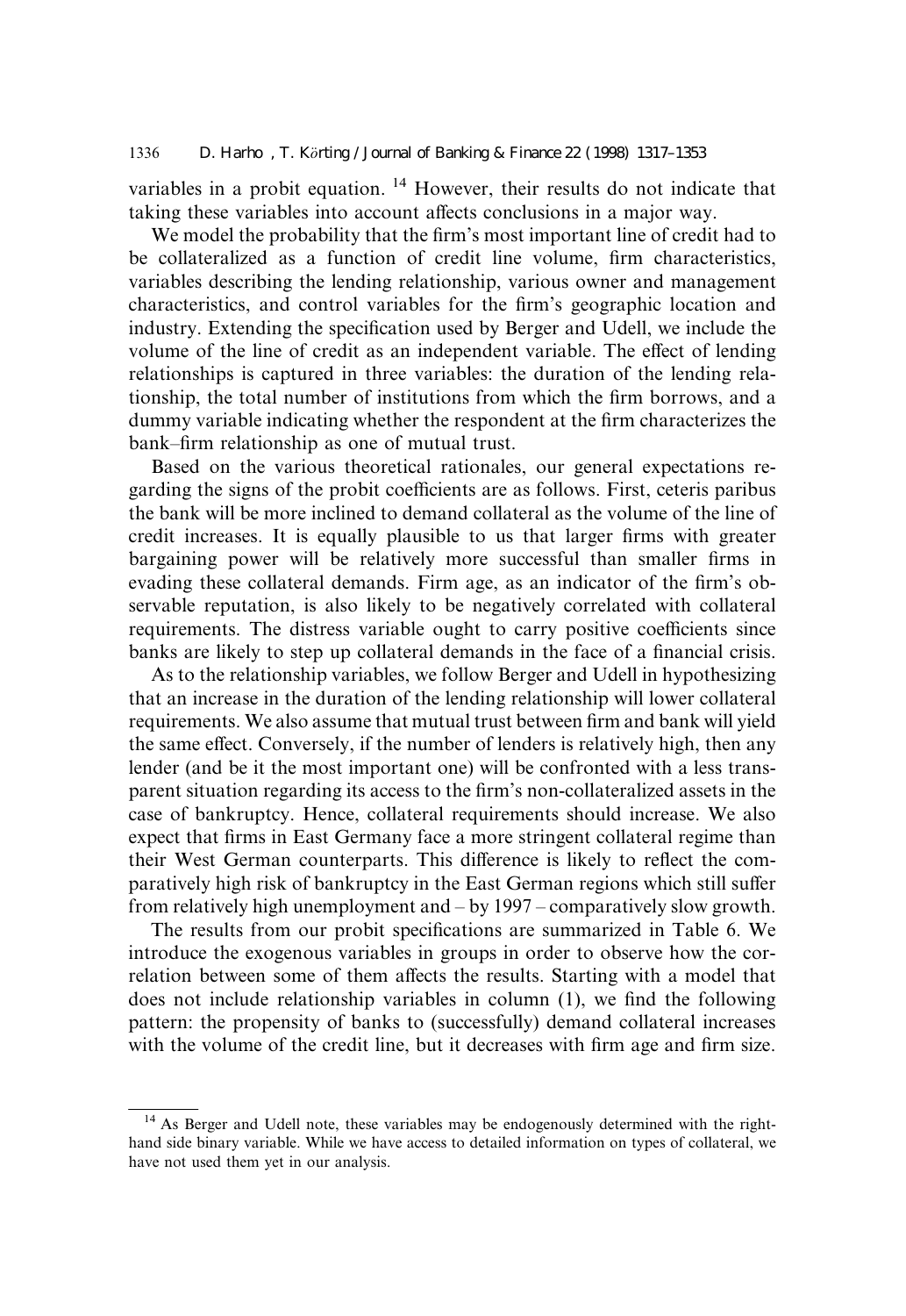The distress indicator has considerable explanatory power. Firms that were in financial distress at some point during the five years prior to the survey are considerably more likely (by 15% at the sample mean) to pledge collateral for their L/Cs. Moreover, demanding collateral appears to be considerably more common in the construction and trade industries, and in East Germany. The management and owner characteristics are largely insignificant, as are most of the firm characteristics.  $15$ 

In columns (2) and (3), we also include the relationship variables among the regressors. In column (2) we exclude the trust variable, while it is included in column  $(3)$ . In the latter specification, all of the relationship variables turn out to be significant: the logarithm of the duration of the lending relationship, the number of different institutions the firm borrows from (number of lenders), and the dummy variable indicating whether the respondent perceives the relationship between bank and firm to be characterized by mutual trust. The coefficient signs are consistent with our expectations. Longer-lasting lending relationships profit from reduced collateral requirements. Firms which engage in more lending relationships face more severe collateral requirements. The trust variable also carries the expected negative sign. Since ln(duration) and ln(age) are highly correlated ( $\rho = 0.692$ ), it is not too surprising that the coefficient of the age variable drops from  $-0.146$  (0.063) in column (1) to  $-0.076$  (0.071) in column  $(3)$ . Not surprisingly, the joint test of significance for both variables delivers a relatively strong result ( $\chi^2 = 10.25$ ,  $p < 0.01$ ) in column (3). However, greater explanatory power in the collateral equation seems to lie with the duration of the lending relationship rather than the firm's age. Exclusion of the trust variable has virtually no effect on the coefficients in column (3). The trust variable appears to capture information that is orthogonal, i.e. not contained in the other explanatory variables. While we do not have information on what determines the evolution of trust in bank–firm relationships, it seems clear that there is more to it than simply time passing by (i.e., duration) or the extent of competition (number of lenders).

One possible criticism regarding these specifications is the lack of balance sheet indicators which may  $-\text{ in principle} - \text{be observable}$  to the bank. However, one should point out that German SMEs are typically less forthcoming with such information than (for example) small US firms. This is also reflected in the fact that we obtain data on interest rates and financing conditions more easily in our survey data than balance sheet information. In column (4), we use two balance sheet indicators as explanatory variables. Since we do not have full access to all of these at this point, the number of observations drops drastically by about 50% (from 994 to 465 observations) and the standard errors in the

 $15$  The dummy variable for family-owned enterprises and for firms in the legal form of KG, OHG or BGB are significant at the  $10\%$  level, but we do not discuss their impact here.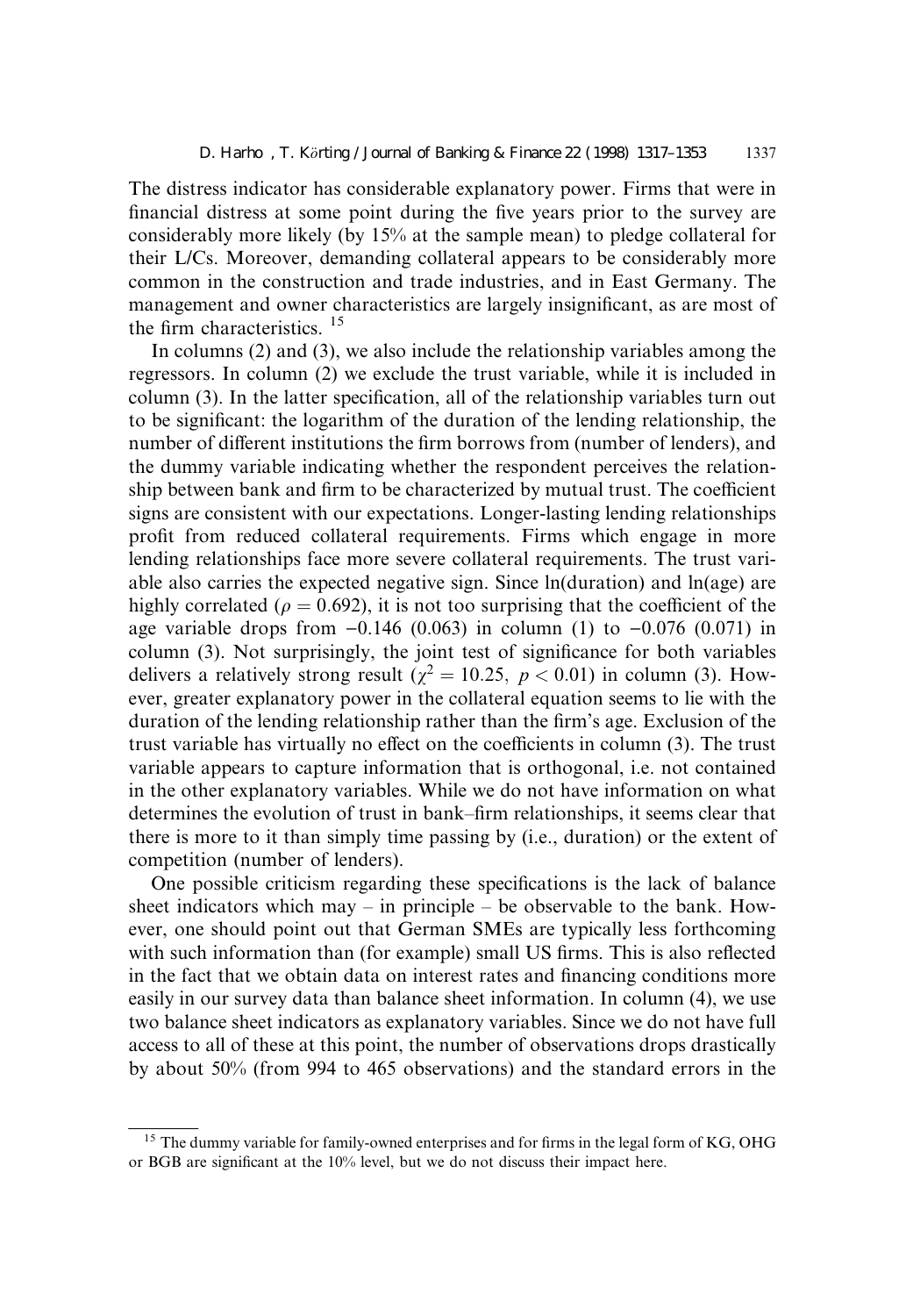| Incidence of collateral requirement for line of credit - Probit regression coefficients (standard errors)<br>Table 6 |                     |                     |                               |                    |
|----------------------------------------------------------------------------------------------------------------------|---------------------|---------------------|-------------------------------|--------------------|
|                                                                                                                      | €                   | $\widehat{c}$       | $\widehat{c}$                 | $\widehat{d}$      |
| In(credit line volume)                                                                                               | $0.252(0.045)$ ***  | $0.258(0.046)$ ***  | $0.254(0.046)$ ***            | 0.106 (0.072)      |
| ln(age)                                                                                                              | $-0.146(0.063)$     | $-0.079(0.071)$     | $-0.076(0.071)$               | $-0.196(0.118)$    |
| In(employees)                                                                                                        | $-0.117(0.049)$ *** | $-0.129(0.050)$ *** | $-0.119(0.050)$ <sup>**</sup> | $-0.120(0.078)$    |
| Financial distress                                                                                                   | $0.519(0.101)$ ***  | $0.458(0.103)$ **   | $0.433(0.104)$ ***            | $0.675(0.169)$ *** |
| Legal form = GmbH or AG                                                                                              | 0.090(0.110)        | 0.111 (0.111)       | 0.111(0.111)                  | 0.302(0.178)       |
| Legal form = KG, OHG or BGB                                                                                          | $-0.381(0.196)$     | $-0.372(0.197)$ *   | $-0.347(0.197)$ *             | $-0.364(0.320)$    |
| Employment growth 1995/96                                                                                            | 0.187 (0.228)       | 0.146(0.231)        | 0.149(0.232)                  | 0.402(0.396)       |
| Recent change of legal form                                                                                          | 0.114 (0.139)       | 0.123(0.141)        | 0.120(0.141)                  | 0.319(0.239)       |
| Recent change of ownership                                                                                           | 0.035(0.121)        | 0.027 (0.122)       | $-0.017(0.122)$               | $-0.278(0.193)$    |
| Profits/interest                                                                                                     |                     |                     |                               | $-0.001(0.003)$    |
| Debt/assets                                                                                                          |                     |                     |                               | 0.009(0.226)       |
| In(duration)                                                                                                         |                     | $-0.153(0.065)$ **  | $-0.146(0.065)$ **            | $-0.174(0.104)$    |
| Number of lenders                                                                                                    |                     | $0.100(0.044)$ **   | $(6.00.008)(0.043)$ **        | $0.122(0.067)$ *   |
| Mutual trust                                                                                                         |                     |                     | $-0.230(0.093)$ **            | $-0.212(0.144)$    |
| Family-owned enterprise                                                                                              | $-0.181(0.098)$     | $-0.167(0.098)$     | $-0.167(0.099)$               | 0.036(0.155)       |
| Foreign owner                                                                                                        | $-0.275(0.269)$     | $-0.316(0.269)$     | $-0.286(0.272)$               | 0.084(0.488)       |
| Owner-managed firm                                                                                                   | 0.120(0.119)        | 0.123(0.119)        | 0.125(0.119)                  | 0.079(0.175)       |
| Number of top managers                                                                                               | $-0.067(0.044)$     | $-0.070(0.044)$     | $-0.076(0.043)$               | $-0.046(0.066)$    |
| Bast German firm                                                                                                     | $0.335(0.135)$ *    | $0.267(0.139)$ *    | $0.257(0.139)^*$              | 0.024(0.219)       |
| Firm in city county                                                                                                  | 0.030 (0.116)       | 0.046(0.117)        | 0.033(0.117)                  | 0.141 (0.186)      |
| Firm in fringe county                                                                                                | 0.009(0.109)        | 0.021(0.109)        | 0.020(0.110)                  | $-0.030(0.179)$    |
| Construction industry                                                                                                | $0.588(0.140)$ ***  | $0.571(0.141)$ ***  | $0.567(0.142)$ ***            | 0.386(0.221)       |
| Trade industry                                                                                                       | $0.307(0.124)$ **   | $0.308(0.125)$ **   | $0.315(0.125)$ <sup>**</sup>  | 0.178 (0.200)      |
| Transport industry                                                                                                   | 0.167(0.157)        | 0.121 (0.159)       | 149 (0.160)                   | 0.043(0.256)       |
| Service industry                                                                                                     | 0.113 (0.134)       | 0.094(0.134)        | 0.109 (0.135)                 | $-0.119(0.214)$    |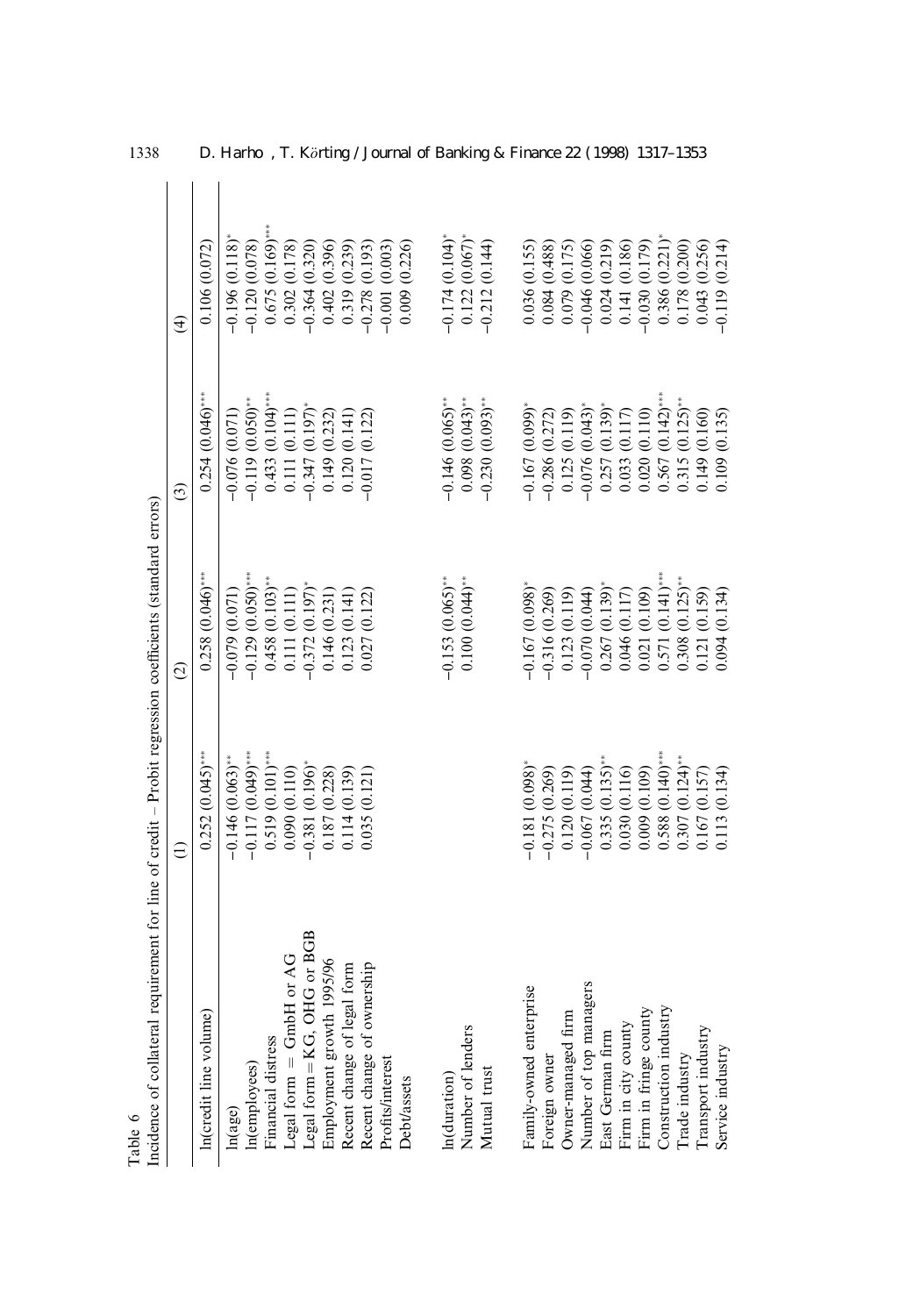| $\mathcal{L}$ -Test statistics (d.f)                                       |                |                                             |                         |                                                 |  |
|----------------------------------------------------------------------------|----------------|---------------------------------------------|-------------------------|-------------------------------------------------|--|
| n(age), ln(employees)                                                      | $13.31(2)$ *** |                                             | $7.46(2)$ **            | $5.24(2)$ <sup>*</sup>                          |  |
| irm characteristics                                                        | $51.44(8)$ *** | $8.72$ (2) <sup>**</sup><br>37.16 $(8)$ *** | $82.13(8)$ ***          | $0.88(8)$ ***                                   |  |
| <b>Balance</b> sheet                                                       |                |                                             |                         |                                                 |  |
| Relationship variables                                                     |                | $10.54(2)$ ***                              | $16.58 \text{ (3)}$ *** | $0.06(2)$<br>8.58 (3)**<br>0.80 (4)<br>5.57 (7) |  |
| fanagement/owner characteristics                                           | 7.05(4)        |                                             | 7.32(4)                 |                                                 |  |
| Control variables                                                          | $30.29(7)$ *** | $7.14(4)$<br>26.15 $(7)$ ***                | $25.09$ $(7)***$        |                                                 |  |
| $ln(age)$ , $ln(duration)$                                                 |                | $1.19(2)$ ***                               | $10.25$ $(2)***$        | $8.98(2)$ **                                    |  |
|                                                                            |                |                                             |                         |                                                 |  |
| log-Likelihood                                                             | $-595.86$      | $-590.51$                                   | $-587.44$               | $-239.06$                                       |  |
| Pseudo-R <sup>2</sup>                                                      | 0.0948         | 0.1029                                      | 0.1076                  | 0.1294                                          |  |
|                                                                            | 994            | 994                                         | 50 <sub>6</sub>         | 465                                             |  |
| Dependent variable: Collateral was required to obtain line of credit (0/1) |                |                                             |                         |                                                 |  |

| '<br>י                                           |                                                                             |                                                                      |
|--------------------------------------------------|-----------------------------------------------------------------------------|----------------------------------------------------------------------|
| ׅ֪֪ׅ֪ׅ֚֚֚֚֚֚֚֚֚֚֚֚֚֚֚֚֚֚֚֚֚֚֚֚֚֚֚֚֚֚֡֝֟֜֡֝֟֜֝֬֓֡ | Dependent variable: Collateral was required to obtain line of credit (0/1). | Note: *,***:: Significance at the 10%, 5% and 1% level, respectively |
|                                                  |                                                                             |                                                                      |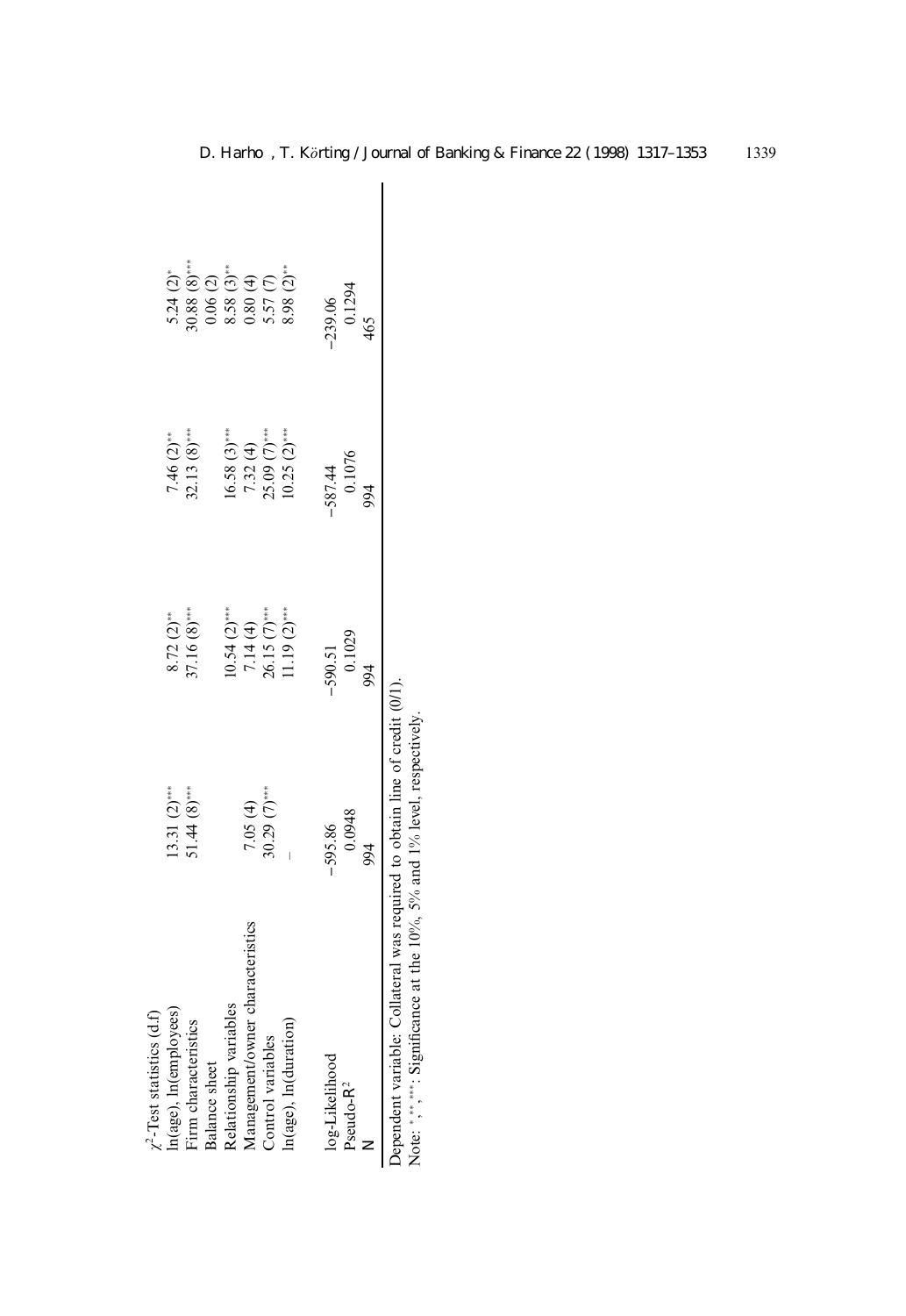#### 1340 D. Harho, T. Korting / Journal of Banking & Finance 22 (1998) 1317–1353

regression increase. The inclusion of the balance sheet variables affects most drastically the coefficients of the credit volume variable and firm size, although they remain jointly significant at the  $2\%$  level. The relationship variables that were significant in column (3) maintain their size, but their standard error increases by a factor of about 1.5 (which is roughly what one expects if the sample is reduced by slightly more than 50%). The joint test on the two balance sheet variables is far from producing a significant test statistic, while the variables which proved significant in column  $(3)$  mostly remain significant at the  $1\%$  level. <sup>16</sup> We conclude that the lack of precision in this specification is due to the reduction in the number of observations, and not due to the inclusion of balance sheet indicators.

In specifications not reported here, we also included interaction terms between the distress variable and all relationship variables. The joint test of significance for the interaction terms would be a direct test of the hypothesis by Fischer (1990) that firms with close lending relationships should fare better in times of distress. However, the test statistic is not significant at any accepted level ( $\chi^2(3) = 0.33$ ). Thus, there is no evidence here that the house bank model according to Fischer (1990) has any explanatory power. Lending relationships matter for collateral requirements  $-\text{ but they do not appear to be particularly}$ relevant in times of distress. Since this extension does not lead to further insights, we maintain the results in column  $(3)$  as our preferred specification.

#### 3.6. Line of credit interest rates

We now turn to the question of the cost of credit to firms. Again, we concentrate on lines of credit, since this type of credit should be more revealing than, say, mortgages (see Berger and Udell, 1995). In Fig. 1, we plot kernel density estimates of the distribution of 1997 interest rates on lines of credit for three subgroups in our sample: established West German firms (older than 10) years), young West German firms (up to 10 years of age), and East German firms. The latter two subsamples are roughly comparable in terms of their age and size distributions. The estimated density functions are striking: first, there is considerable variation of interest rates within each of the groups, and second, the differences between the samples are rather large. East German firms (which are almost by definition young and relatively small) face considerably higher interest rates than their young West German counterparts. The group of established firms faces the most favorable conditions.  $17$ 

<sup>&</sup>lt;sup>16</sup> The balance sheet variables become partly significant if we drop the financial distress variable, but they are statistically irrelevant once the distress dummy is included.

 $17$  These non-parametric distributions have a drawback at this point, since we do not take the sampling weights into account. However, the multivariate analysis below shows that the East-West differences are not just a consequence of differences in the observable determinants of interest rates.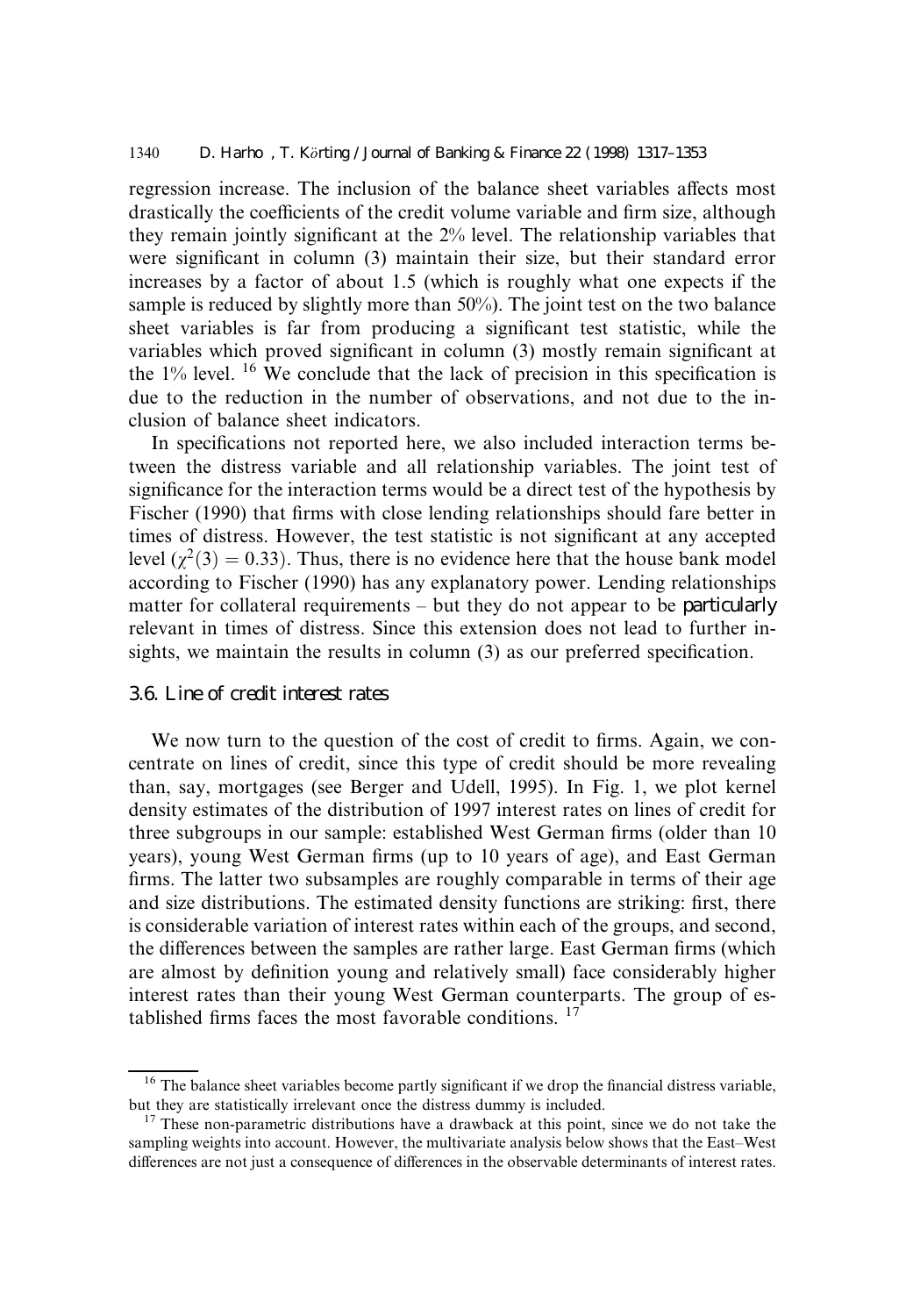

Fig. 1.

The results of an OLS regression of interest rates on various sets of explanatory variables are contained in Table 7. Interest on L/Cs is typically on a fixed-term basis in Germany, but price conditions may be renegotiated within relatively short time periods (such as three months). The German survey asked firms for their L/C interest rates as of 1 January 1997. By concentrating on a single reference point, we avoid potentially difficult issues such as correction for underlying prime rates etc. Hence, we take as our dependent variable the interest rate itself while Berger and Udell (1995) and Petersen and Rajan (1994) either consider the difference between interest and the prime rate or include the prime rate and terms of the L/C among the right-hand side variables.

Again, we proceed sequentially in order to observe how coefficients react to the inclusion of further determinants. Note that the sample is slightly smaller than in the collateral requirement specification, since some firms were reluctant to give information about the interest rates they face. For the sake of brevity, we turn immediately to column (3) where all relationship characteristics have been included. The dominant firm characteristic determining interest rates appears to be the firm's size with a coefficient of  $-0.40$  (standard error 0.061). Financial distress is again a significant determinant of credit conditions: firms which have encountered a financial crisis face interest rates that are on average 0.36 percentage points above those of other firms. The most notable offset in interest rates applies to East German firms. Ceteris paribus, their interest rates are about 0.92 percentage points higher than comparable West German firms. Another interesting effect becomes apparent in the city dummy variable. Firms in city counties will on average face higher interest rates, although banking competition is likely to be higher in densely populated cities than in fringe or rural counties. This result may be consistent with US patterns described in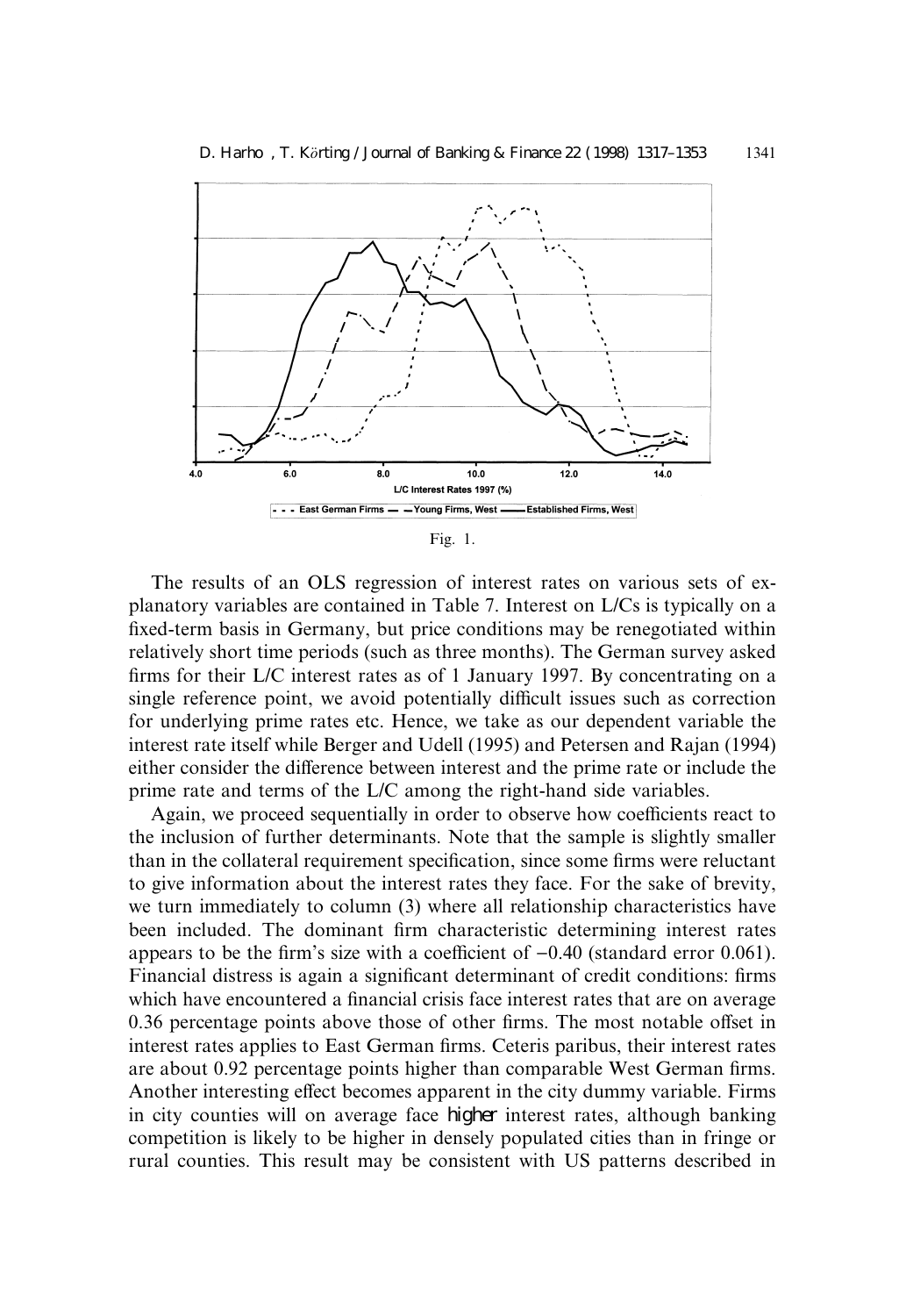| Costs of external finance (line of credit interest rates) $-$ OLS regression coefficients (standard errors)<br>Table 7 |                                                                    |                     |                                            |                     |
|------------------------------------------------------------------------------------------------------------------------|--------------------------------------------------------------------|---------------------|--------------------------------------------|---------------------|
|                                                                                                                        | $\widehat{z}$                                                      | $\widehat{c}$       | ම                                          | $\widehat{d}$       |
| Collateral                                                                                                             | $-0.166(0.142)$                                                    | $-0.164(0.143)$     | $-0.184(0.142)$                            | $-0.236(0.215)$     |
| ln(age)                                                                                                                | $-0.191(0.099)$                                                    | $-0.210(0.111)^*$   |                                            | $-0.058(0.167)$     |
| In(employees)                                                                                                          | $-0.431(0.058)$ ***                                                | $-0.433(0.061)$ *** | $-0.203(0.111)^*$<br>$-0.400(0.061)^{***}$ | $-0.414(0.086)$ *** |
| Financial distress                                                                                                     | $0.415(0.151)$ ***                                                 | $0.425(0.154)$ ***  | $0.362(0.154)$ **                          | $0.465(0.210)$ **   |
| Legal form = GmbH or AG                                                                                                | $-0.163(0.167)$                                                    | $-0.162(0.168)$     | $-0.164(0.167)$                            | $-0.294(0.234)$     |
| Legal form = KG, OHG or BGB                                                                                            | $-0.152(0.317)$                                                    | $-0.155(0.318)$     | $-0.088(0.316)$                            | 0.193(0.458)        |
| Employment growth 1995/96                                                                                              | $0.649(0.354)$ *                                                   | $0.669(0.359)$ *    | $0.692(0.356)$ *                           | 0.509(0.522)        |
| Recent change of legal form                                                                                            | 0.166(0.205)                                                       | 0.161(0.207)        | 0.147 (0.205)                              | 0.142(0.280)        |
| Recent change of ownership                                                                                             | $-0.261(0.188)$                                                    | $-0.255(0.189)$     | $-0.252(0.188)$                            | $-0.239(0.260)$     |
| Profits/interest                                                                                                       |                                                                    |                     |                                            | 0.001(0.005)        |
| Debt/assets                                                                                                            |                                                                    |                     |                                            | 0.070(0.292)        |
| n(duration)                                                                                                            |                                                                    | 0.039(0.101)        | 0.052(0.101)                               | 0.071(0.143)        |
| Number of lenders                                                                                                      |                                                                    | $-0.002(0.063)$     | 0.001(0.162)                               | 0.067(0.084)        |
| Mutual trust                                                                                                           |                                                                    |                     | $-0.481(0.140)$ ***                        | $-0.324(0.189)$ *   |
| Family-owned enterprise                                                                                                | $-0.233(0.148)$                                                    | $-0.236(0.148)$     | $-0.235(0.147)$                            | $-0.265(0.202)$     |
| Foreign owner                                                                                                          | $-0.520(0.418)$                                                    | $-0.512(0.419)$     | $-0.462(0.416)$                            | $-0.475(0.579)$     |
| Owner-managed firm                                                                                                     |                                                                    | 0.014(0.187)        | $-0.021(0.186)$                            | 0.025(0.254)        |
| Number of top managers                                                                                                 | $\begin{array}{c} 0.018 \ (0.186) \\ -0.082 \ (0.072) \end{array}$ | $-0.082(0.072)$     | $-0.096(0.071)$                            | $-0.102(0.091)$     |
| East German firm                                                                                                       | $0.948(0.195)$ ***                                                 | $0.966(0.200)$ ***  | $0.921(0.199)$ ***                         | $1.006(0.272)$ ***  |
| Firm in city county                                                                                                    | $0.399(0.176)$ **                                                  | $0.397(0.197)$ **   | $0.361(0.176)$ **                          | 0.411(0.246)        |
| Firm in fringe county                                                                                                  | 0.171 (0.167)                                                      | 0.168(0.167)        | 0.169 (0.166)                              | $0.464(0.247)$ *    |
| Construction industry                                                                                                  | $0.408(0.197)$ **                                                  | $0.410(0.198)$ **   | $0.391(0.196)$ **                          | $0.907(0.277)$ ***  |
| Trade industry                                                                                                         | $-0.011(0.189)$                                                    | $-0.013(0.190)$     | 0.006 (0.188)                              | 0.065(0.269)        |
| Transport industry                                                                                                     | $0.808(0.250)$ ***                                                 | $0.809(0.251)***$   | $0.879(0.251)$ ***                         | $1.365(0.353)$ ***  |
| Service industry                                                                                                       | $0.440(0.212)$ **                                                  | $0.442(0.213)$ **   | $0.472(0.212)$ **                          | $-0.633(0.285)$ *** |

1342 D. Harho, T. Körting / Journal of Banking & Finance 22 (1998) 1317-1353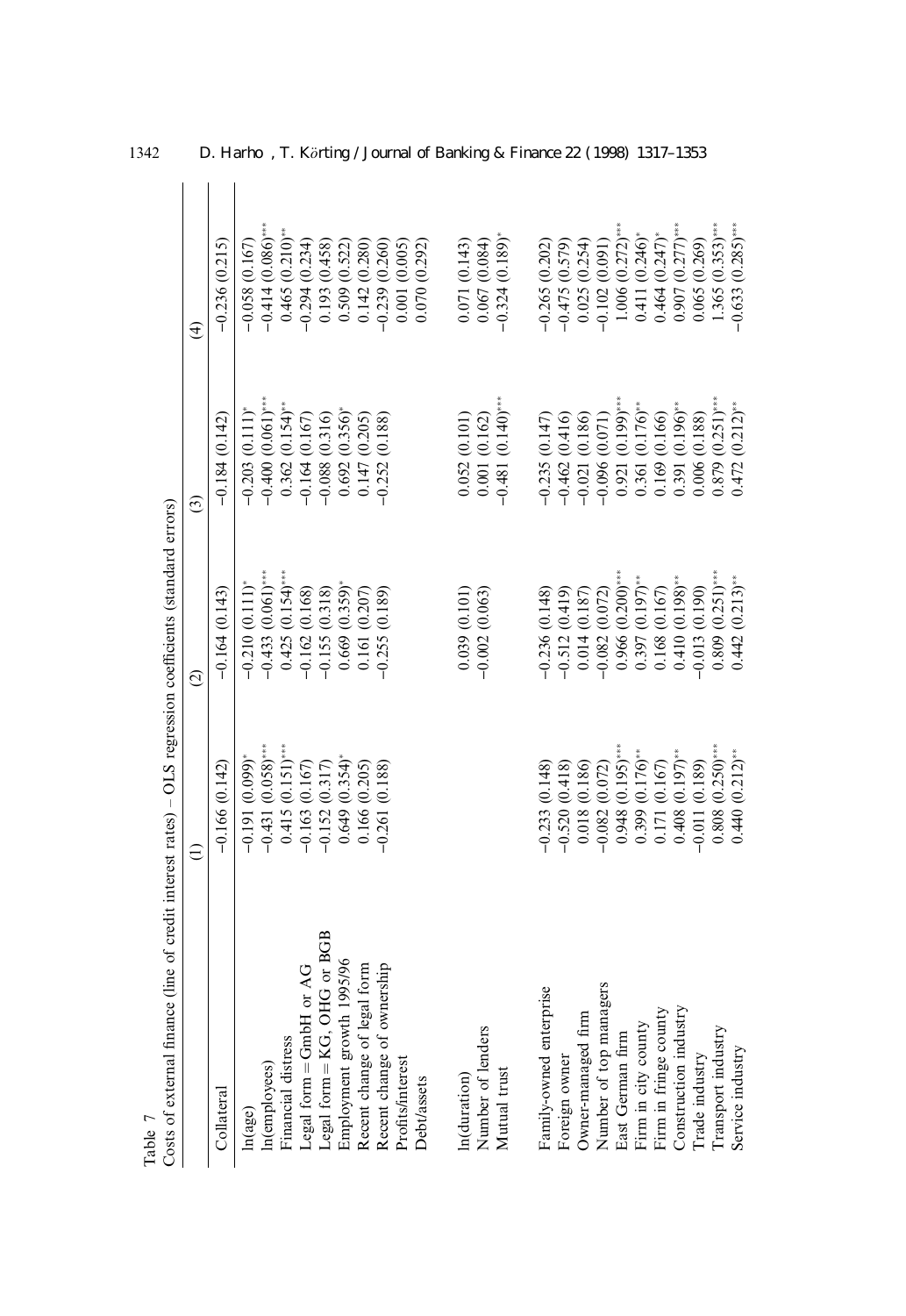| F-Test statistics                |                                     |                      |                                        |                                                   |  |
|----------------------------------|-------------------------------------|----------------------|----------------------------------------|---------------------------------------------------|--|
| In(age), In(employees)           | $37.17(2,731)$ **                   | $(2,729)$ ***        |                                        | $2.32(2,365)$ ***                                 |  |
| Firm characteristics             | $(4.04 (8, 731)$ **                 | $(1.98\ (8.729)$ *** | $25.92$ (2,728)***<br>10.07 (8,728)*** | $6.06(8,365)$ ***                                 |  |
| Balance sheet                    |                                     |                      |                                        | 0.06(2,365)                                       |  |
| Relationship variables           |                                     | 0.8 (2,729)          | $3.99(3,728)$ ***                      | .27(3,365)                                        |  |
| Management/owner characteristics |                                     | .30(4,729)           | .38(4,728)                             |                                                   |  |
| Control variables                | $1.30(4,731)$<br>7.07 $(7,731)$ *** | $5.92(7,729)$ ***    | $5.67(7,728)$ ***                      | $0.90$ (4,365)<br>6.35 (7,365)***<br>0.14 (2,365) |  |
| In(age), In(duration)            |                                     | 1.91(2,729)          | .75 (2,728)                            |                                                   |  |
| Adj. R <sup>2</sup><br>z         | 0.2662<br>752                       | 0.2643               | 0.2751                                 | 0.2799                                            |  |
|                                  |                                     |                      |                                        |                                                   |  |

Note:  $\gamma$ ,  $\gamma$ , Significance at the 10%, 5% and 1% level, respectively. Dependent variable: line of credit interest rate.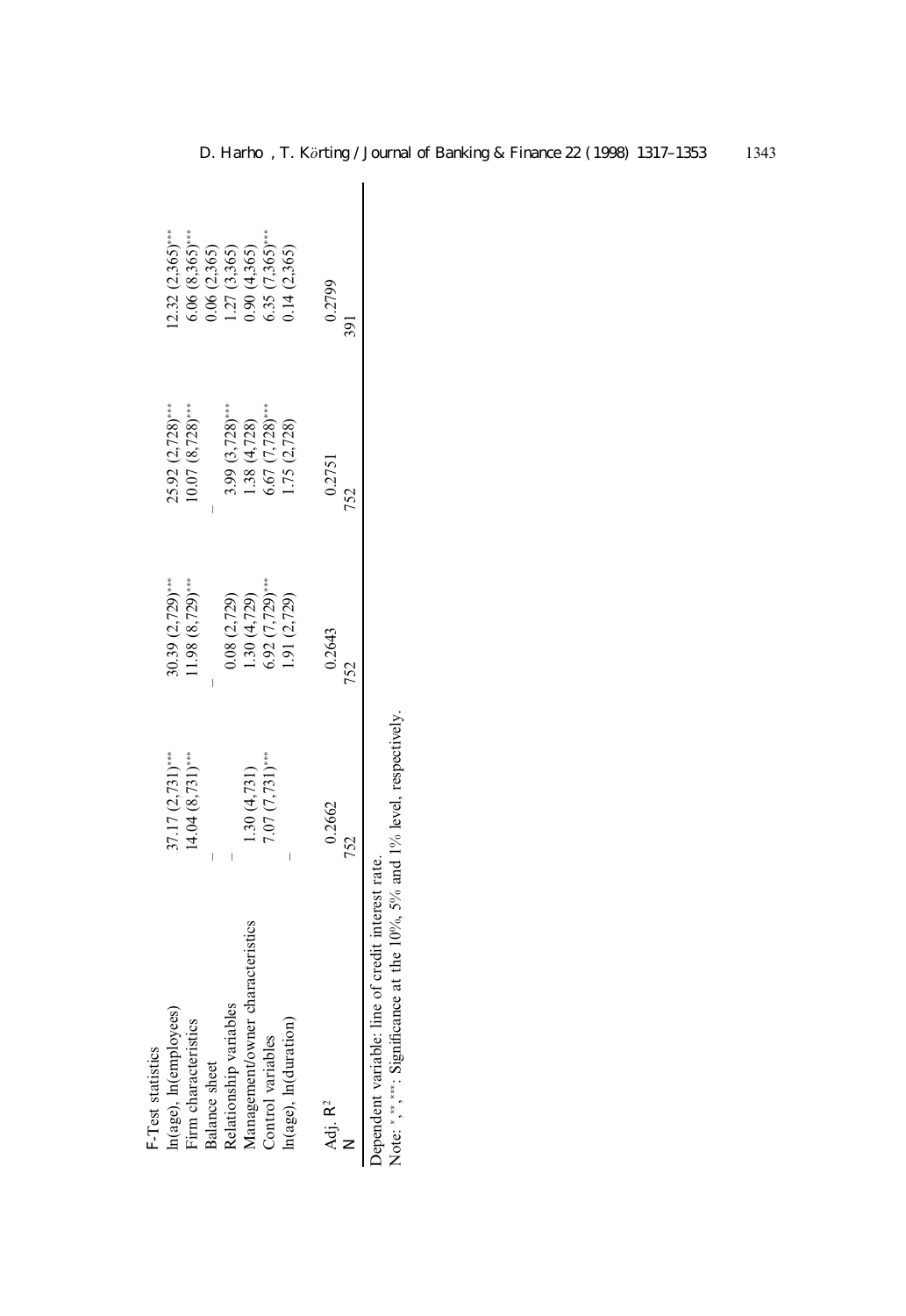Petersen and Rajan (1995). They develop an explicit measure of bank concentration and find that in more concentrated markets, the availability of external finance increases.

Relative to the base category of manufacturing firms, firms in construction, transportation and services are required to pay relatively high interest rates. These differences may reflect underlying differentials in insolvency rates or diverging opportunities for pledging collateral. Somewhat surprisingly and contrary to the evidence in Petersen/Rajan, fast-growing firms (in terms of employment growth) face higher interest rates than those with more modest revenue growth. Taken at face value, this result may suggest that surging demand for capital will lead to an increase in the price of debt. Interestingly, this result may be consistent with the conclusion by Winker (1996) that fastgrowing German firms are more likely to encounter financing constraints.

One can see that firm age appears to have a significant negative effect on interest rates while the duration variable turns out to be insignificant. We find it remarkable that the coefficient estimate we obtain for the age variable in this regression  $(-0.203$  with standard error 0.111) is virtually identical to the estimate Petersen and Rajan (1994) present (Table IV, column (2):  $-0.227$  with standard error 0.078). As in their study, price conditions for L/Cs in Germany are apparently not affected by the duration of the lending relationship. Thus, our results are not consistent with the estimates generated by Berger and Udell (1995) which should  $-\text{ in principle} - \text{ be comparable since the dependent vari-}$ able is in both cases the L/C interest rate. Contrary to the Petersen/Rajan results, however, we find no evidence in this specification that the number of lenders affects interest rates. <sup>18</sup> In the respective US results, the number of banks from which the firm borrows has a strong positive effect on interest rates. An additional source of external finance raises interest rates by about 31 basis points in the Petersen/Rajan study, while there is no such effect in Germany. The only relationship variable that turns out to be highly significant is the indicator of trust which carries the expected sign and accounts for a 0.48 percentage point reduction in interest. Again, one is tempted to ask whether the trust variable masks the effects of other relationship variables, since it is likely to be itself a function of the concentration of borrowing and the duration of the relationship. However, dropping this variable in column (2) does not lead to any major changes of the results. Thus, price conditions for lines of credit in Germany are apparently not affected by the duration of the lending relationship or by the number of institutions from which the firm borrows. Trust between the borrowing and the lending organization may nonetheless contribute to a significant reduction of the costs of external finance. The finding that the

<sup>&</sup>lt;sup>18</sup> This explanatory variable is not used in the Berger/Udell study. In our study, including the Herfindahl index of borrowing concentration did not yield significant results, either.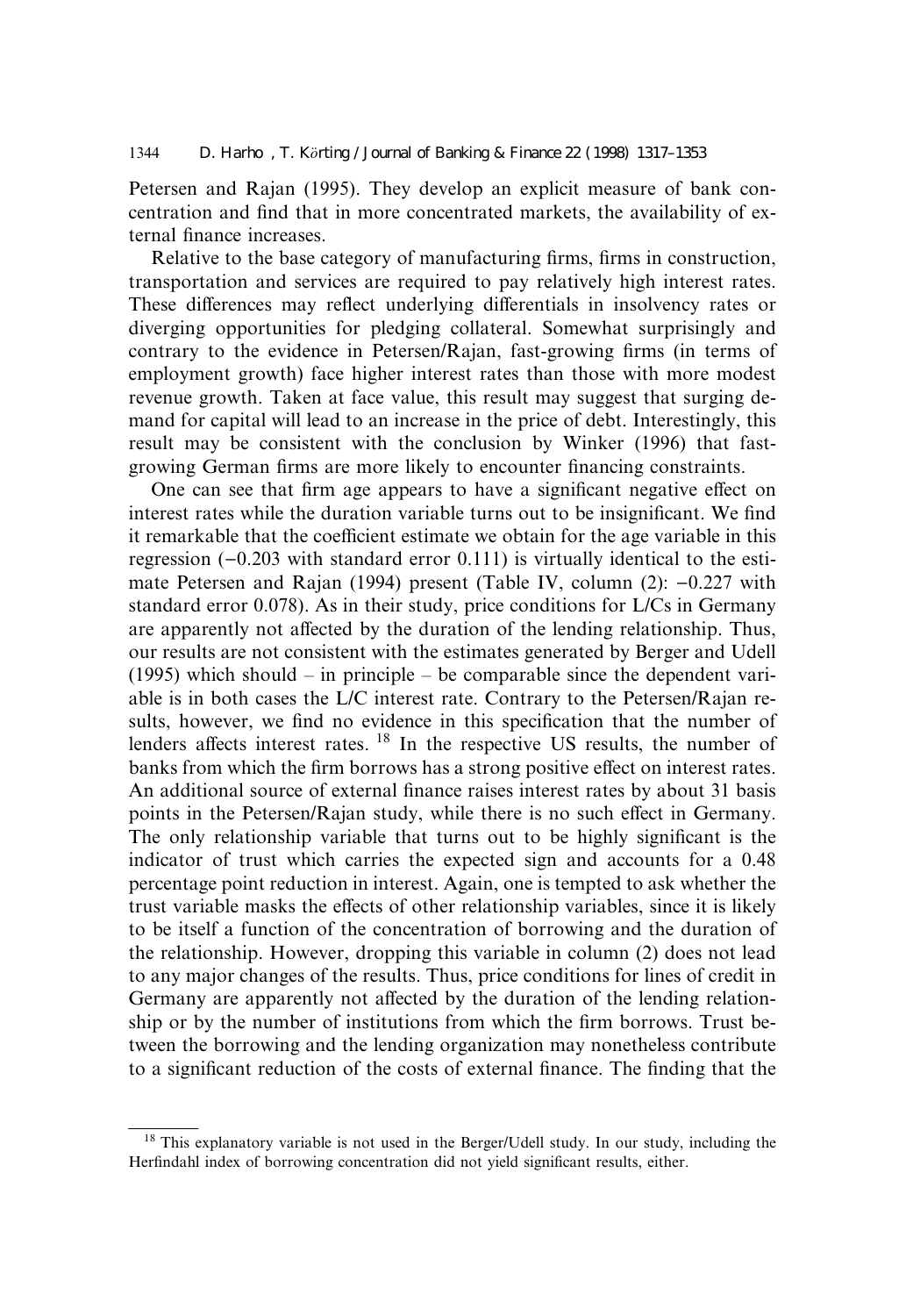duration of the bank–firm relationship does not affect L/C interest rates is not inconsistent with our first hypothesis  $(H1)$ . As the bank learns more about a particular firm, interest rate conditions should improve at least for high-quality firms. We do not observe such an effect, but this result may be due to imperfect measures of the firm's quality.

The introduction of balance sheet indicators in this regression in column (4) mostly affects the coefficients of the trust variable and of the age variable. But as in the collateral equation, the balance sheet indicators taken jointly are far from reaching any conventional confidence level  $(F(2, 365) = 0.06, p > 0.1)$ . Neither does the inclusion of relationship variables interacted with the distress dummy variable yield significant results (not reported in Table 4). The test statistic (degrees of freedom) for the joint test of these variables is  $F(3, 725) = 0.33$  ( $p > 0.1$ ). Given these results, we maintain column 3 as our preferred specification.

#### 3.7. The availability of external finance

We follow Petersen and Rajan (1994) by using a measure of trade credit usage in order to infer the availability of external finance.  $19$  The use of the indicators follows the logic that financing constraints should be indirectly observable when a firm makes use of a particularly expensive form of credit, i.e. at interest rates far in excess of "normal" rates charged by banks. In Table 8, we use fast payment discounts taken as a share of fast payment discounts offered to the firm as our dependent variable. The penalty for not taking fast payment discounts is relatively high and given by the implicit interest rate of fast payment discount rules: in Germany a 2% fast payment discount is typically granted if payment is made within two weeks, but there may be considerable differences across industries.

Turning directly to the preferred specification in column  $(3)$ , we find that firm age affects credit availability significantly while the duration of the lending relationship is not a relevant regressor. Firms in financial distress tend to take fast payment discounts considerably less often than financially sound firms. With the exception of the number of lenders which exerts a negative impact on credit availability, none of the remaining variables in the first panel of Table 8 turn out to be significant. However, we obtain a highly significant negative effect for East German firms, indicating that these firms are less likely than

<sup>&</sup>lt;sup>19</sup> Petersen and Rajan (1994) actually use two indicators: the share of trade credit paid late and fast payment discounts actually taken as a share of fast payment discounts offered to the firm. We only use the latter variable, since it is more appealing to us in purely theoretical terms. Foregoing fast payment discounts carries a relatively precise price (the discount), while paying trade credit late will usually trigger a deterioration of trade credit conditions which is much harder to assess in cost terms.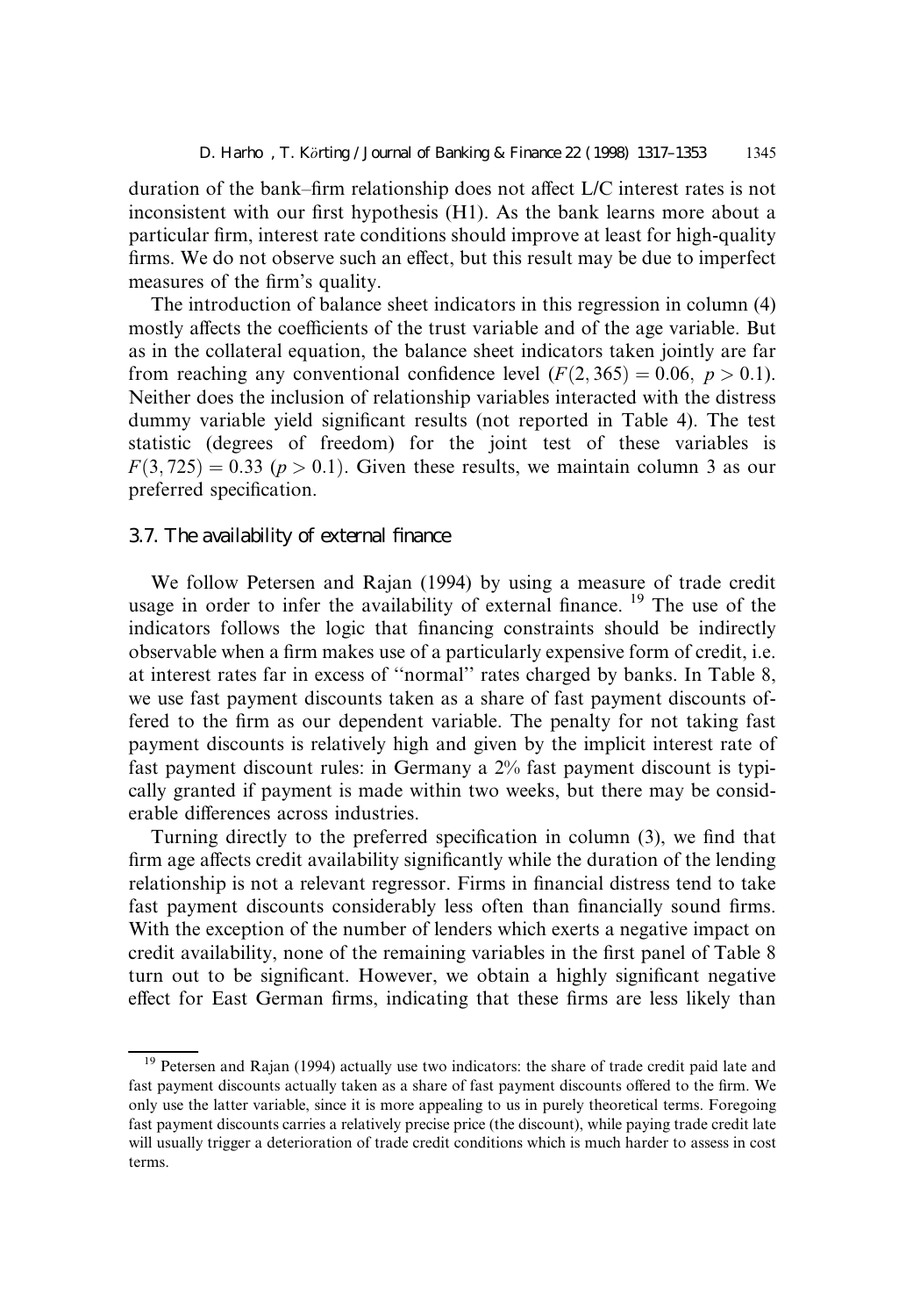| Trade credit with fast payment discounts taken - Tobit regression coefficients (standard errors)<br>Table 8 |                      |                                |                                 |                      |
|-------------------------------------------------------------------------------------------------------------|----------------------|--------------------------------|---------------------------------|----------------------|
|                                                                                                             | $\widehat{\Xi}$      | $\widehat{\circ}$              | $\widehat{c}$                   | $\widehat{t}$        |
| ln(age)                                                                                                     | 5.377 (2.971)        | 5.672 (3.285)                  | 5.655 (3.282)                   | 5.773 (5.031)        |
| In(employees)                                                                                               | 0.487(1.670)         | 1.509 (1.695)                  | $-1.385(1.702)$                 | 1.610(2.667)         |
| Financial distress                                                                                          | $-27.503(4.194)$ *** | $26.241(4.312)$ ***            | $-25.850(8.895)***$             | $-17.701(6.533)$ *** |
| Legal form $=$ GmbH or AG                                                                                   | 8.046 (4.963)        | 7.493 (4.957)                  | 7.540 (4.954)                   | 10.603 (7.403)       |
| Legal form = KG, OHG or BGB                                                                                 | $-5.118(9.203)$      | $-4.851(9.183)$                | $-4.788(9.179)$                 | $-2.537(14.032)$     |
| Employment growth 1995/96                                                                                   | $-6.546(9.786)$      | $-6.510(9.883)$                | $-6.328(9.879)$                 | 6.588 (16.773)       |
| Recent change of legal form                                                                                 | 2.025 (5.702)        | 3.060 (5.725)                  | 3.103 (5.721)                   | 1.885 (8.493)        |
| Recent change of ownership                                                                                  | $-2.529(5.254)$      | $-2.542(5.248)$                | $-2.534(5.244)$                 | $-8.196(7.881)$      |
| Profits/interest                                                                                            |                      |                                |                                 | $-0.017(0.143)$      |
| <b>Debt/assets</b>                                                                                          |                      |                                |                                 | $-11.082(9.211)$     |
| In(duration)                                                                                                |                      | $-0.409(2.931)$                | 0.310(2.933)                    | 1.461(4.371)         |
| Number of lenders                                                                                           |                      | $-4.335$ (1.793) <sup>**</sup> | $-4.410(1.796)$ **              | $-1.437(2.529)$      |
| Mutual trust                                                                                                |                      |                                | 2.815 (3.960)                   | 4.156 (5.748)        |
| Family-owned enterprise                                                                                     | 2.421 (4.211)        | 2.259 (4.230)                  | 2.255 (4.227)                   | 7.193 (6.344)        |
| Foreign owner                                                                                               | $-2.796(12.148)$     | $-3.736(12.144)$               | $-3.680(12.134)$                | $-14.378(19.172)$    |
| Owner-managed firm                                                                                          | $-2.745(5.142)$      | $-2.595(5.137)$                | $-2.634(5.134)$                 | $-10.942(7.831)$     |
| Number of top managers                                                                                      | $-0.077$ (1.607)     | $-0.084(1.610)$                | $-0.071(1.609)$                 | $-0.485(2.657)$      |
| East German firm                                                                                            | $-14.030(5.252)$ *** | $-14.185(5.490)$ ***           | $-13.897(5.500)$ **             | $-18.140(8.065)$ **  |
| Firm in city county                                                                                         | $-11.229(5.051)$ **  | $-11.343(5.042)$ **            | $-11.209$ (5.042) <sup>**</sup> | $-9.721(7.652)$      |
| Firm in fringe county                                                                                       | $-1.754(4.882)$      | $-1.394(4.877)$                | $-1.345(4.874)$                 | 1.174 (7.609)        |
| Construction industry                                                                                       | 3.206 (5.454)        | 3.640(5.447)                   | 3.894 (4.454)                   | 0.178 (8.216)        |
| Trade industry                                                                                              | $.5.786(5.523)***$   | $16.108(5.521)$ ***            | $16.135(5.518)***$              | $15.246(8.321)^*$    |
| Transport industry                                                                                          | 5.403 (8.410)        | 8.002(8.472)                   | 8.057 (8.468)                   | 8.114 (12.101)       |
| Service industry                                                                                            | 7.468 (6.205)        | 7.849 (6.198)                  | 7.898 (6.194)                   | 4.261 (9.001)        |
| F-Test statistics                                                                                           |                      |                                |                                 |                      |
| ln(age), ln(employees)                                                                                      | 2.05 (2,862)         | $2.37(2.860)^*$                | 2.26 (2,859)                    | 0.72(2,348)          |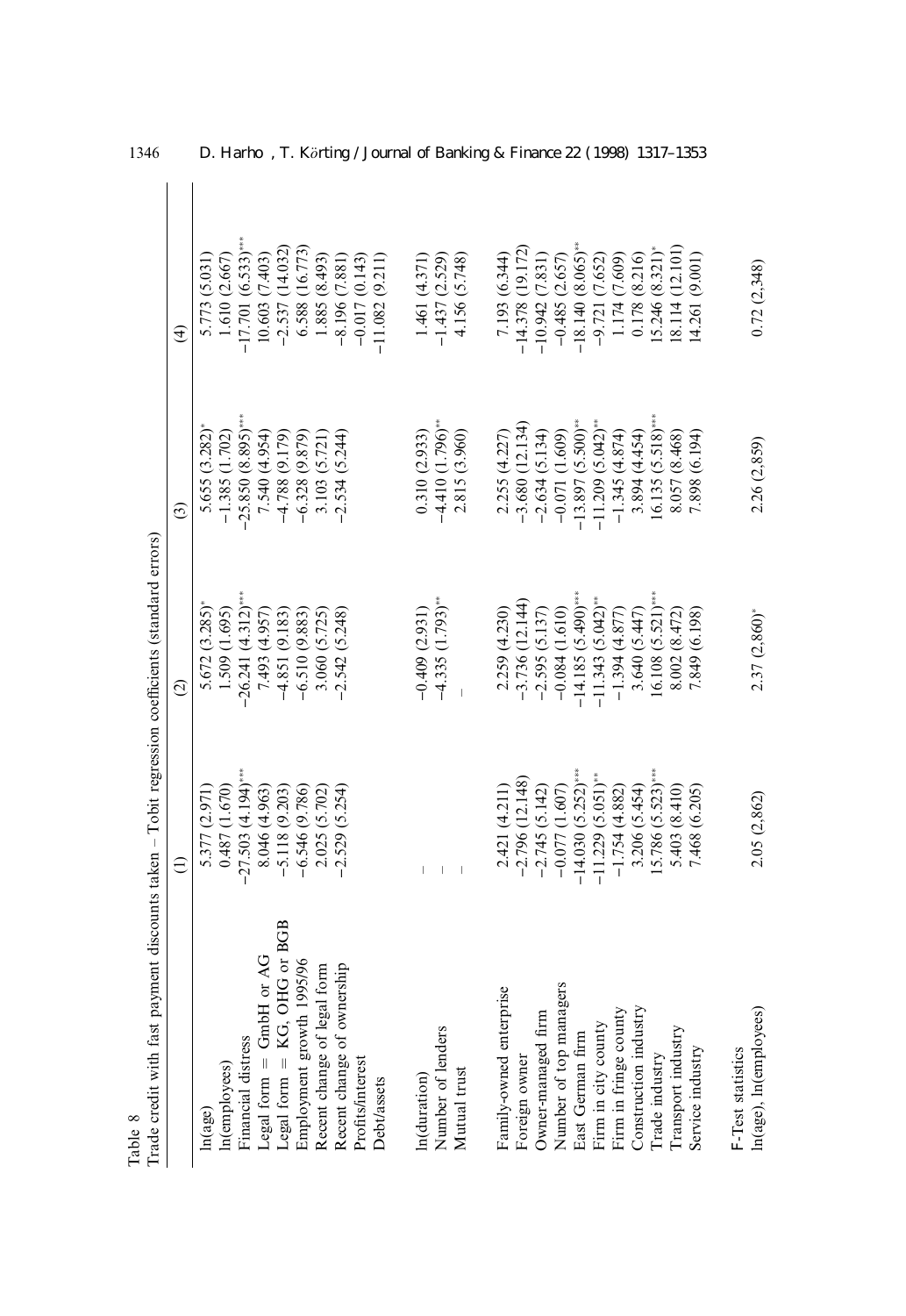| Firm characteristics                                                                                                                                                                                                           | $6.99(8,862)$ *** | $6.18(8,860)$ *** | $5.86(8,859)$ *** | $1.74(8,348)$ * |  |
|--------------------------------------------------------------------------------------------------------------------------------------------------------------------------------------------------------------------------------|-------------------|-------------------|-------------------|-----------------|--|
| Balance sheet                                                                                                                                                                                                                  |                   |                   |                   | 0.72(2.348)     |  |
| Relationship variables                                                                                                                                                                                                         |                   | 2.93 (2,860)*     | $2.12(3,859)^*$   | 0.33 (3,348)    |  |
| Management/owner characteristics                                                                                                                                                                                               | 0.15(4.862)       | 15 (4,860)        | 0.15(4.859)       | 0.86(4,348)     |  |
| Control variables                                                                                                                                                                                                              | $2.95(7,862)$ *** | $2.97(7,860)$ *** | $2.90(7,859)$ *** | .90(7,348)      |  |
| In(age), In(duration)                                                                                                                                                                                                          |                   | .96 (2,860)       | 1.91(2,859)       | 0.96(2,348)     |  |
| log-likelihood                                                                                                                                                                                                                 | $-3250.14$        | $-3247.21$        | $-3246.96$        | $-1438.53$      |  |
| Pseudo-R <sup>2</sup>                                                                                                                                                                                                          | 0.0150            | 0.0159            | 0.0160            | 0.0183          |  |
| Z                                                                                                                                                                                                                              | 881               |                   |                   | 372             |  |
| and the first contract of the contract of the first contract of the contract of the contract of the contract of the contract of the contract of the contract of the contract of the contract of the contract of the contract o |                   |                   |                   |                 |  |

Dependent variable: Percentage of trade credit with fast payment discounts taken.<br>Note: \*,\*\*,\*\*\*: Significance at the 10%, 5% and 1% level, respectively. Dependent variable: Percentage of trade credit with fast payment discounts taken. Note:  $*,*,*,\ldots$  Significance at the 10%, 5% and 1% level, respectively.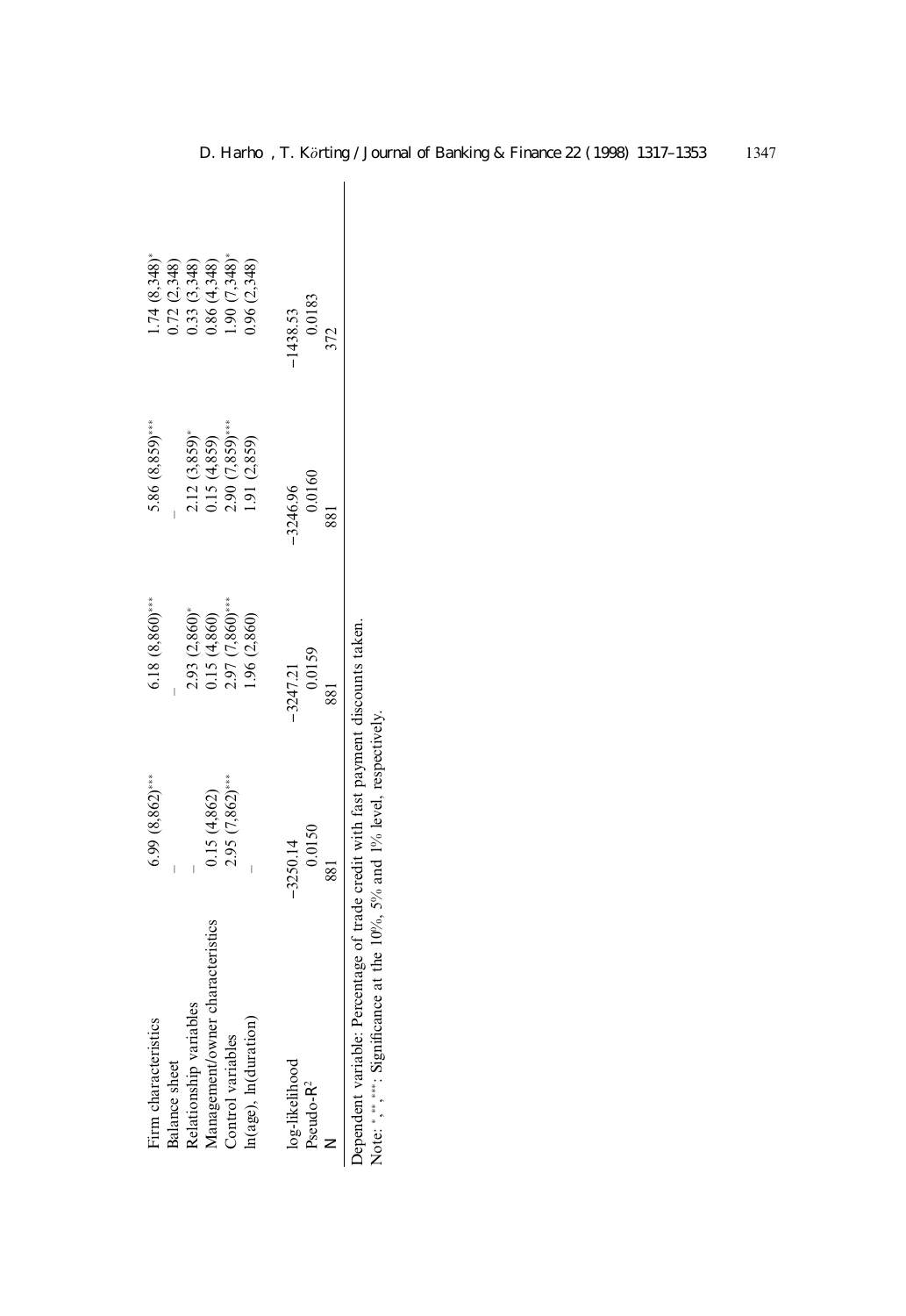comparable West German enterprises to take fast payment discounts. Moreover, firms in city counties are less likely than firms in sparsely populated rural counties to take fast payment discounts. The balance sheet variables are again insignificant when the distress dummy variable is included in the regression.

The results from this regression are less satisfactory than those presented before. We see relatively low measures of fit (i.e., the pseudo-R-squared values) which may be due to noisy measurement. Despite this caveat, however, the results regarding the number of lenders, the firm's age and the control variables for firms in East Germany and in city counties are statistically significant and logically consistent with our previous estimates. In particular, these results indicate that firms with fewer lenders have to forego fast payment discounts less often than otherwise comparable firms with a more dispersed borrowing structure. Increasing exclusivity of borrowing appears to have a favorable impact on the availability of debt capital.

#### 4. Conclusions and further research

With this paper, we have attempted to explore the nature of firm-bank relationships in Germany and their impact on the collateral requirements, cost, and availability of external finance for small and medium-sized enterprises. Towards this objective, we have employed a rich new dataset which has been collected for the purpose of this analysis. We find that in the SME segment of the German economy, lending is typically heavily concentrated on one or two financing institutions. Many firms (in particular smaller enterprises) maintain exclusive lending relationships, and typically one financial institution contributes at least two-thirds of the overall loan volume.

We find that loan volume increases the propensity of banks to demand collateral while firm size has a dampening effect. If the firm has been in financial distress prior to our base year 1997, the likelihood of collateral requirements increases sharply. The duration of the lending relationship is a significant regressor in its own right, and the number of financial institutions from which the firm borrows has a positive impact on collateral requirements. If respondents indicate that there is mutual trust between bank and firm, collateral requirements are significantly lower, but this relationship could be spurious due to simultaneity problems. However, our estimation results are virtually unchanged if we exclude this variable.

As to the cost of external finance (measured by the  $L/C$  interest rate), we find the expected dependence of interest rates on the size of the firm and the firm's age, but none on the duration of the lending relationship. Moreover, financial distress appears to lead to a considerable increase in interest rates of about 0.36 percentage points. Controlling for observable differences between firms, we find that East German firms pay about one percentage point more in  $L/C$  interest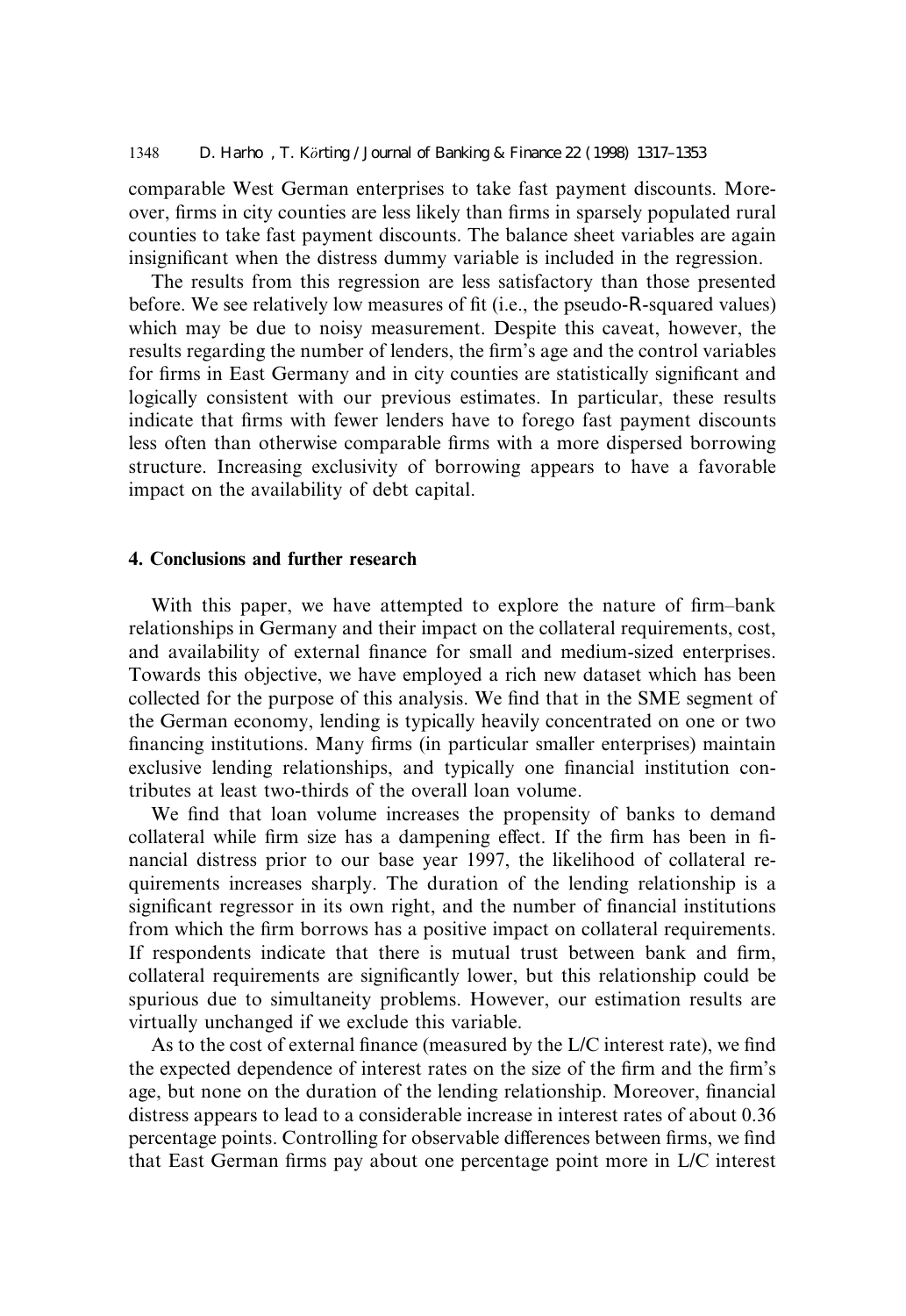rates. This may reflect the risk premium charged by banks in the depressed East German economy. Firms in city counties have to pay interest rates that are about 0.4 percentage points higher than firms in fringe and rural counties. This result appears to be consistent with estimates presented by Petersen and Rajan (1995) who argue that reduced competition among lenders will tend to increase the availability of debt finance. Mutual trust between bank and firm (as perceived by our respondents in the firms) appears to have a strong beneficial effect on interest rates and accounts for a differential of 0.48 percentage points.

In our test of credit availability we use the percentage of fast payment discounts actually taken as our endogenous variable. We find the expected positive age effect, a negative impact of financial distress, and a negative impact of the number of lending institutions. East German firms appear to be more finance-constrained than West German ones. Moreover, we find that firms in city counties are more likely to be constrained than firms in fringe and rural counties. This result is consistent with the positive interest differential for city county firms which became evident in the L/C interest equation.  $20$ 

Taken together, these results suggest that long-lasting lending relationships and concentrated borrowing are desirable to firms. The data are not consistent with the Edwards/Fisher hypothesis that weaker firms seek to establish particularly close relationships, albeit at some cost. Ceteris paribus, firms with more concentrated borrowing and long-lasting bank relationships fare better than other enterprises in terms of collateral requirements, interest rates, and credit availability. The exact interpretation of the lending relationship variables is not trivial: these appear to affect collateral requirements and the availability of credit more strongly than its price. Some of these variables (e.g. the number of institutions from which the firm is borrowing) may be a function of the firm's financial status or quality. Thus, 'good' firms may tend to have longterm relationships with relatively few institutions, while bad ones have to engage in multiple relationships, since banks may not want to shoulder the risk of these engagements alone. We will attempt to sort out these rival hypotheses in further studies.

## Acknowledgements

This paper was written while the first author was on leave from ZEW and Visiting Research Professor at the Berlin Centre for Social Sciences Research (WZB). The hospitality of WZB and its research support are gratefully ac-

<sup>&</sup>lt;sup>20</sup> One should also note that the strong correlation between our distress variables and the trade credit indicators provides ample support for using observations on the firm's trade credit behavior in credit monitoring and rating activities.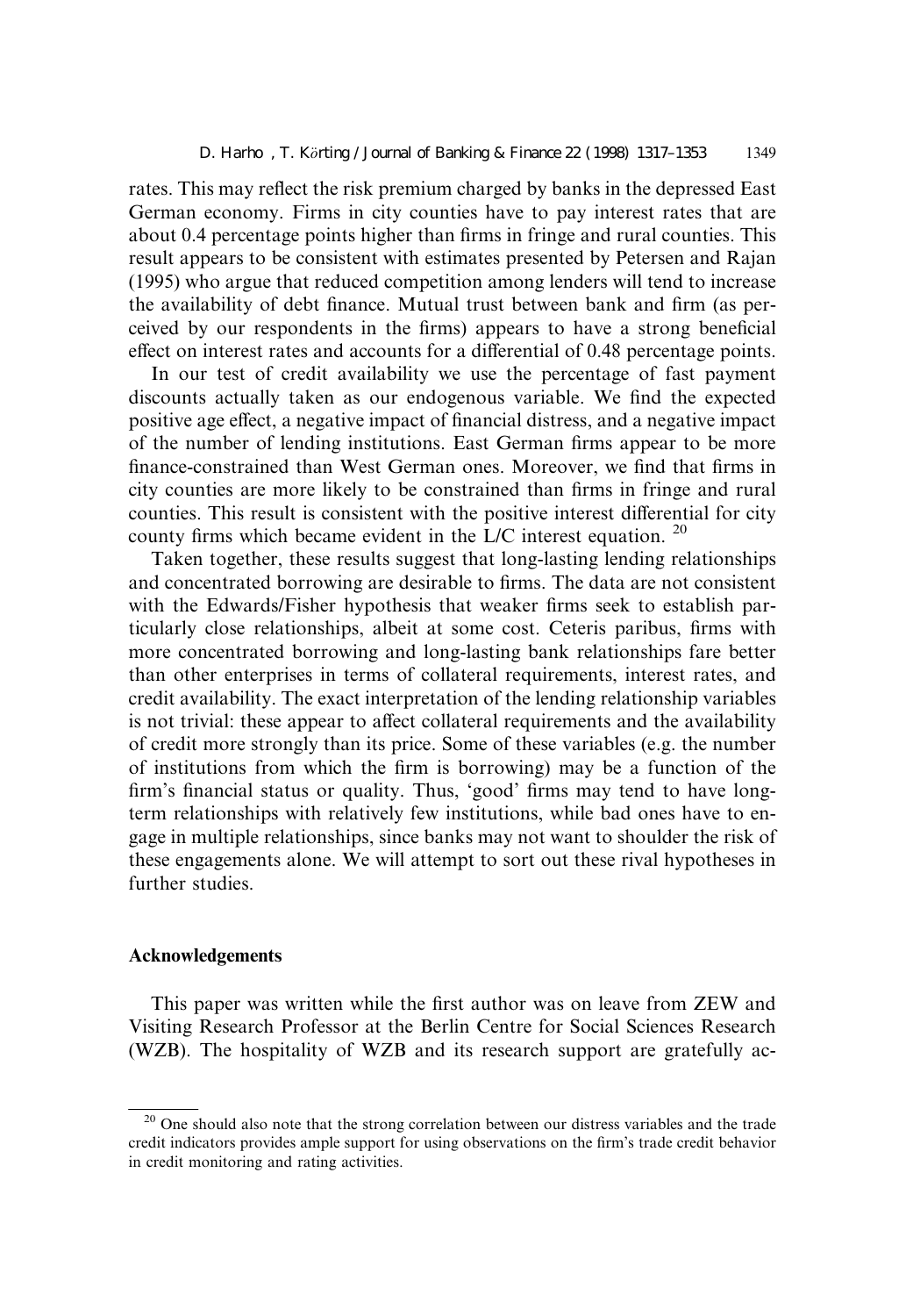knowledged. The data used in this study were collected under a grant from the German Research Council (DFG), the Ministry of Economics (Bundesministerium für Wirtschaft), and the ZEW. None of the views expressed in this paper should be ascribed to either of the funding organizations. We acknowledge helpful suggestions from seminar audiences in Heidelberg, Frankfurt, Berlin and Vienna, and in particular from Helmut Bester, Wolfgang Clemenz, Martin Hellwig, Jan Pieter Krahnen, Winfried Pohlmeier, Konrad Stahl and Peter Winker. We are also thankful to several banking practitioners and firm executives for insightful comments. The usual disclaimer applies.

## Appendix A

The data used in this paper originate from a recently concluded survey of 1509 German small and medium-sized enterprises (SMEs). The survey was motivated by the fact that detailed information on financing patterns of German SMEs is very scarce. Given that we sought relatively comprehensive data, a mailed survey was ruled out. Instead, we decided to conduct a relatively detailed person-to-person interview, employing the help of a large professional surveying institute. The interviews took place between July and October 1997. The construction of the sampling frame was based on data records obtained from Creditreform, Germany's largest credit-rating agency.

#### A.1. Questionnaire design

The design of the questionnaire is very similar to the one used by the US Small Business Administration to conduct the National Survey of Small Business Finances.<sup>21</sup> The German questionnaire consists of a screening questionnaire and a main questionnaire. The screening questions seek to ensure that only independent  $^{22}$  private profit-seeking enterprises with no more than 500 employees (on average in 1996) are actually interviewed.

In the first part of the main questionnaire, the interviewers collect general information about firm characteristics. These include location of headquarter, number of employees, industry classification, and legal form. Furthermore, this

 $21$  For details on this survey, see Petersen and Rajan (1994) pp. 6-7 and the references cited therein. We obtained the questionnaire from the S.B.A. and adopted a number of particularly relevant questions to the German context. We have attempted to keep questions comparable in order to allow for future US-German comparisons at the firm level. The questionnaire is available on request from the authors.<br><sup>22</sup> A firm is taken to be independent if no more than 50% of the shares are held by another

company.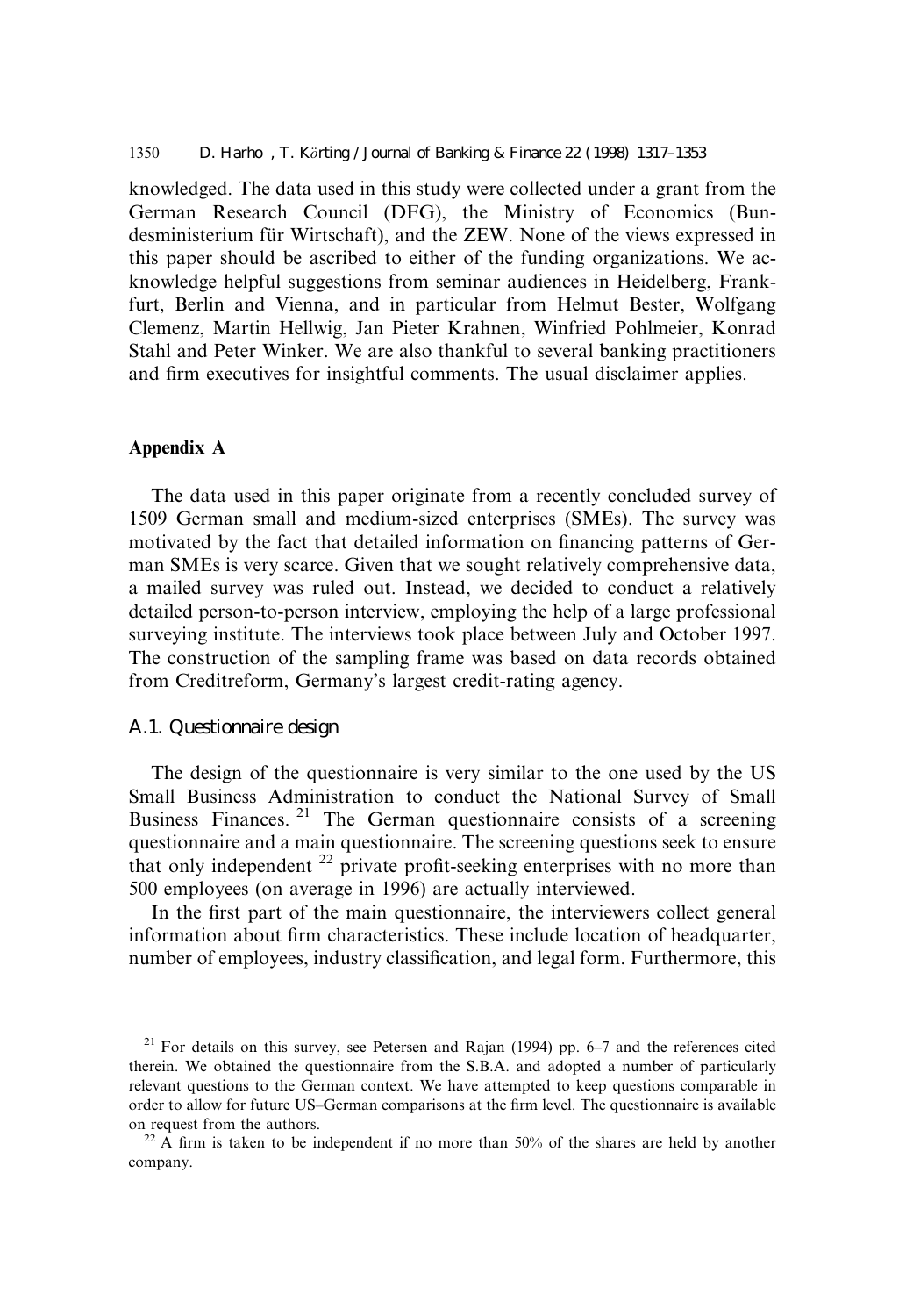part of the questionnaire includes a section on socio-demographic information about the firm's managers and owners.

The second part collects information about the firm's investment and innovation activities. The section referring to innovation activities is divided in two blocks taking into account the differences in innovation activities between non-service and service firms. Both the investment activities section and the innovation activities section contain a thought experiment which seeks to distinguish firms that are debt-rationed from those which are not.

The third part of the questionnaire sheds some light on the firm's relationships to financial institutions and its financing patterns. The first section contains only questions concerning the firm's experience with state subsidies, followed by questions dealing with trade credit (Section 2) and qualitative questions about relationships to financial institutions (Sections  $3-5$ ). Section 5 begins with questions about the number of different financial relationships, the fractions borrowed from the five most important institutions and finally focuses on relationship characteristics concerning the most important financing institution. We then seek information in Sections  $6-8$  on the firm's experience with credit applications, on sources of external funding, and detailed information about the most important loans. These sections also yield information whether a change in the firm's financial relationships has occurred within the last five years and why it has occurred. The detailed credit information in Section 7 contains questions on borrowing conditions such as interest rate, loan volume, maturity, and collateralization. The questionnaire closes with a section collecting data from the last balance sheet and profit and loss accounts.

#### A.2. Sample design

As mentioned in the Introduction, we expected a high degree of reluctance to take part in an interview. In order to allow for an ex post evaluation of selectivity effects, it was therefore important to have available quantitative information on non-respondents. Therefore, all of the addresses were basically taken from the database of Creditreform, Germany' largest credit-rating firm. Prior to sampling, we excluded the following firms from the databases employing the VVC information:

firms having no usable address.

firms which have ceased to exist or had declared bankruptcy,

dependent firms, i.e. firms belonging to more than 50% to other firms or organizations,

firms in the legal form "Freie Berufe" (independent professionals), "Arbeitsgemeinschaft" or "eingetragene Genossenschaft" (co-operative) and ``eingetragener Verein'' (association),

firms with more than 500 employees,

firms not belonging to the following industries (two-digit WZ93 code): 15,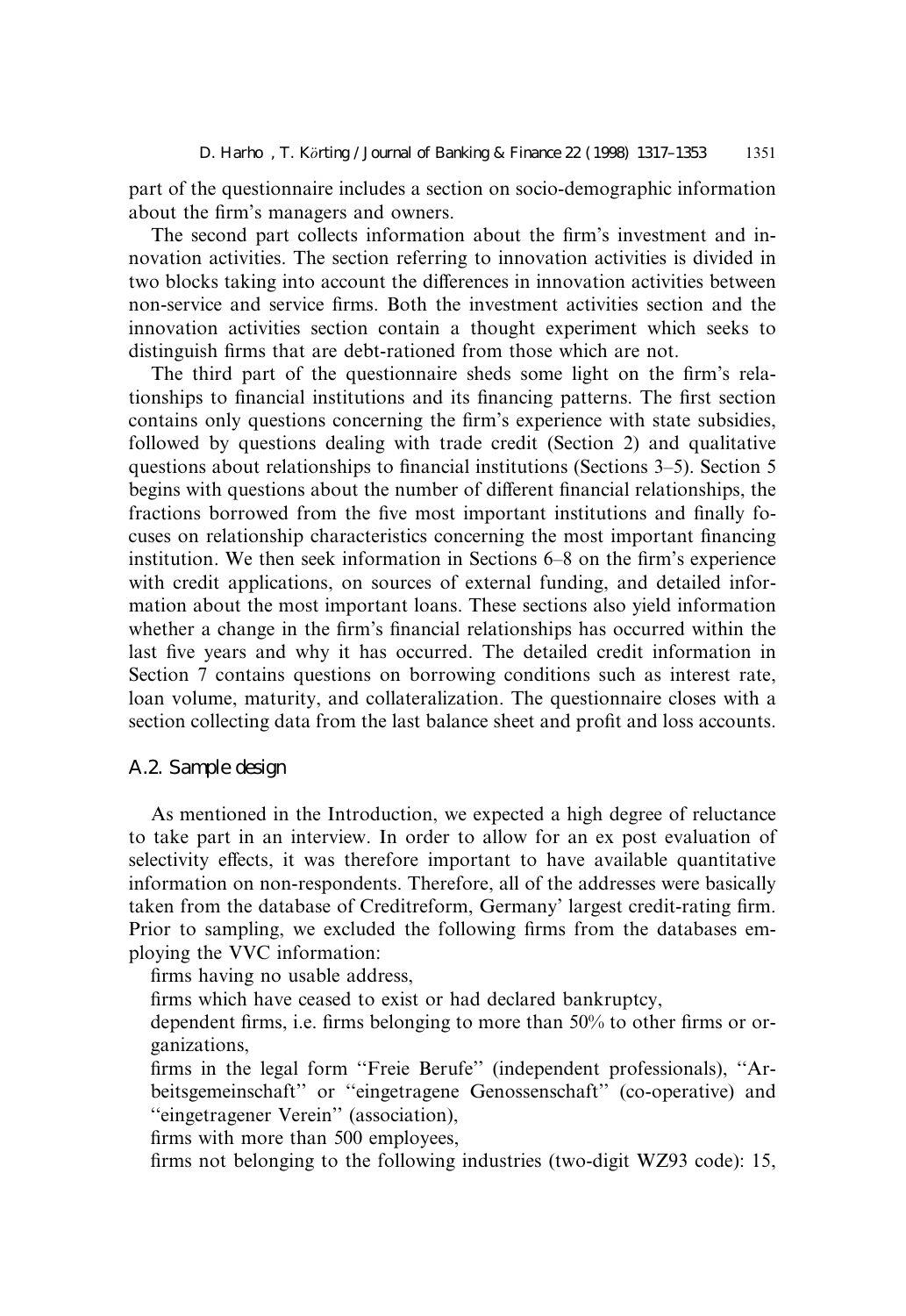1352 D. Harho, T. Körting / Journal of Banking & Finance 22 (1998) 1317–1353

16, 17, 18, 19, 20, 21, 22, 23, 24, 25, 26, 27, 28, 29, 30, 31, 32, 33, 34, 35, 36, 37, 45, 50, 51, 52, 60, 61, 62, 63, 64, 72, 73, 74.

Additionally, we excluded the following East German firms:

firms founded prior to the fall of the Iron Curtain,

firms belonging partly or totally to the "Treuhandgesellschaft" (the holding company set up to privatize former East German cooperatives),

firms belonging totally or partly to West German or foreign parent firms.

In the case of young West German firms, we omitted records with more than 250 employees, since these will in all likelihood not originate from independent start-up firms.

After these exclusions, we produced a random sample stratified by industry and firm size in three steps. First, a dataset of 143 firms in the area of Munich was created for pretest purposes. This pretest was conducted for 15 firms in order to improve the questionnaire design. Second, a dataset of established West German firms was drawn, which finally included addresses from 5051 firms. A third sample of young West German firms (founded after 1989) consisted of 1920 observations. Finally, a fourth sample of East German firms contained 2585 addresses. A total of 9699 addresses was transferred to the survey institute. Not all of the addresses were actually used in the process of contacting firms. In 4366 cases, the target individual of the study (the Geschäftsführer or Prokurist in charge of financial affairs of the firm) was actually reached via telephone. We consider this group the relevant gross sample. In 1181 of these cases, the individuals contacted did not grant an interview, since they considered the time requirement (60–90 min) as too severe. In 1497 cases, they pointed to the topic of our survey as the main reason for not complying with our interview request. 165 candidates gave other reasons for not participating in the study, and 14 interviews actually took place, but did not produce usable information. Thus, 1509 interviews were actually conducted.

When this article was being written inconsistencies in 110 questionnaires required us to restrict the sample to 1399 observations.

#### References

- Aghion, P., Bolton, P., 1992. An incomplete contract approach to financial contracting. Review of Economic Studies 59, 473-494.
- Allen, F., Gale, D., 1995. A welfare comparison of intermediaries and financial markets in Germany and the US. European Economic Review 39, 179–209.
- Bhattacharya, S., Thakor, A.V., 1993. Contemporary banking theory. Journal of Financial Intermediation 3, 2-50.
- Berger, A.N., Udell, G., 1995. Relationship lending and lines of credit in small firm finance. Journal of Business 68, 351-381.
- Bester, H., 1985. American Economic Review Screening vs. rationing in credit markets with imperfect information 75, 850-855.